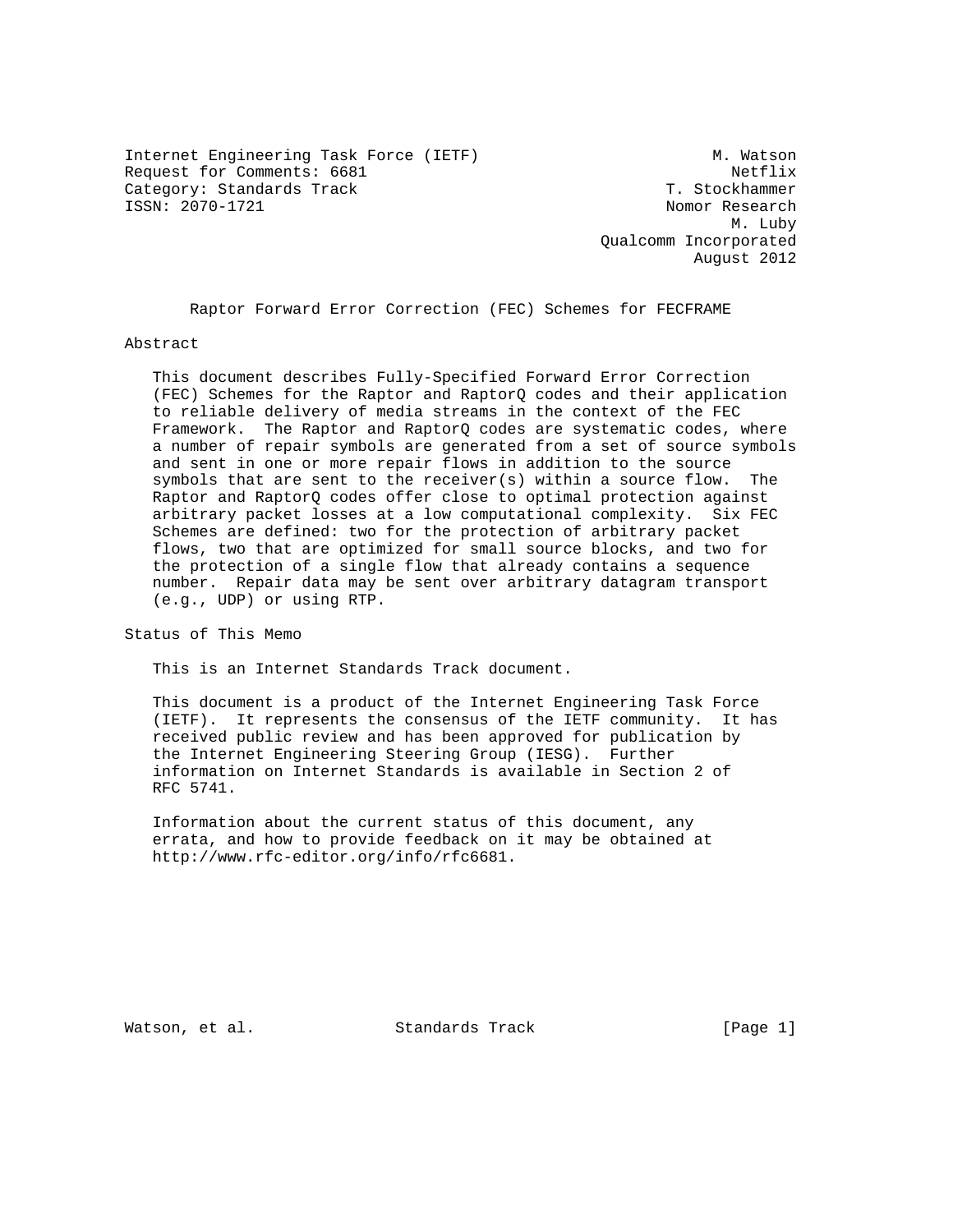Copyright Notice

 Copyright (c) 2012 IETF Trust and the persons identified as the document authors. All rights reserved.

 This document is subject to BCP 78 and the IETF Trust's Legal Provisions Relating to IETF Documents

 (http://trustee.ietf.org/license-info) in effect on the date of publication of this document. Please review these documents carefully, as they describe your rights and restrictions with respect to this document. Code Components extracted from this document must include Simplified BSD License text as described in Section 4.e of the Trust Legal Provisions and are provided without warranty as described in the Simplified BSD License.

 This document may contain material from IETF Documents or IETF Contributions published or made publicly available before November 10, 2008. The person(s) controlling the copyright in some of this material may not have granted the IETF Trust the right to allow modifications of such material outside the IETF Standards Process. Without obtaining an adequate license from the person(s) controlling the copyright in such materials, this document may not be modified outside the IETF Standards Process, and derivative works of it may not be created outside the IETF Standards Process, except to format it for publication as an RFC or to translate it into languages other than English.

Watson, et al. Standards Track [Page 2]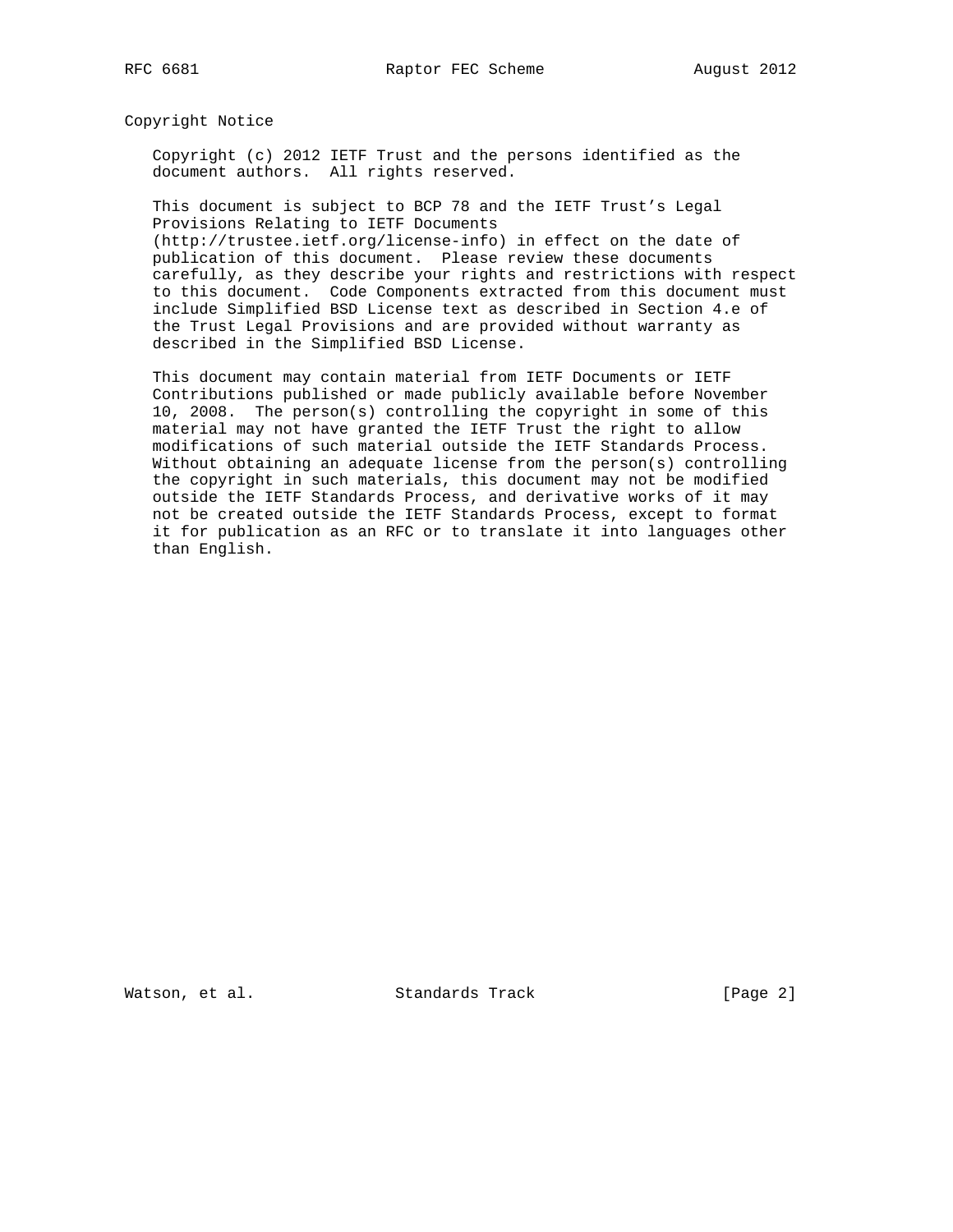Table of Contents

|                                          | 6. Raptor FEC Schemes for Arbitrary Packet Flows  8          |  |  |  |  |
|------------------------------------------|--------------------------------------------------------------|--|--|--|--|
|                                          |                                                              |  |  |  |  |
|                                          |                                                              |  |  |  |  |
|                                          | 6.2.1. FEC Framework Configuration Information 8             |  |  |  |  |
|                                          |                                                              |  |  |  |  |
|                                          | 6.2.3. Repair FEC Payload ID 10                              |  |  |  |  |
|                                          |                                                              |  |  |  |  |
|                                          | 6.3.1. Source Symbol Construction 11                         |  |  |  |  |
|                                          | 6.3.2. Repair Packet Construction 12                         |  |  |  |  |
|                                          |                                                              |  |  |  |  |
|                                          |                                                              |  |  |  |  |
|                                          | 7. Optimized Raptor FEC Scheme for Arbitrary Packet Flows 12 |  |  |  |  |
|                                          |                                                              |  |  |  |  |
|                                          |                                                              |  |  |  |  |
|                                          | 7.2.1. FEC Framework Configuration Information 13            |  |  |  |  |
|                                          | 7.2.2. Source FEC Payload ID 13                              |  |  |  |  |
|                                          | 7.2.3. Repair FEC Payload ID 13                              |  |  |  |  |
|                                          |                                                              |  |  |  |  |
|                                          | 7.3.1. Source Symbol Construction 13                         |  |  |  |  |
|                                          | 7.3.2. Repair Packet Construction 14                         |  |  |  |  |
|                                          |                                                              |  |  |  |  |
|                                          | 8. Raptor FEC Scheme for a Single Sequenced Flow 15          |  |  |  |  |
|                                          |                                                              |  |  |  |  |
|                                          | 8.1.1. FEC Framework Configuration Information 15            |  |  |  |  |
|                                          | 8.1.2. Source FEC Payload ID 15                              |  |  |  |  |
|                                          | 8.1.3. Repair FEC Payload ID 15                              |  |  |  |  |
|                                          |                                                              |  |  |  |  |
|                                          | 8.2.1. Source Symbol Construction 16                         |  |  |  |  |
|                                          | 8.2.2. Derivation of Source FEC Packet                       |  |  |  |  |
|                                          | Identification Information 17                                |  |  |  |  |
|                                          | 8.2.3. Repair Packet Construction 18                         |  |  |  |  |
|                                          | 8.2.4. Procedures for RTP Source Flows 18                    |  |  |  |  |
|                                          |                                                              |  |  |  |  |
|                                          |                                                              |  |  |  |  |
|                                          | 10. Session Description Protocol (SDP) Signaling 19          |  |  |  |  |
| 11. Congestion Control Considerations 19 |                                                              |  |  |  |  |
|                                          |                                                              |  |  |  |  |
|                                          | 12.1. Registration of FEC Scheme IDs 19                      |  |  |  |  |
|                                          |                                                              |  |  |  |  |
|                                          |                                                              |  |  |  |  |
|                                          |                                                              |  |  |  |  |

Watson, et al. Standards Track [Page 3]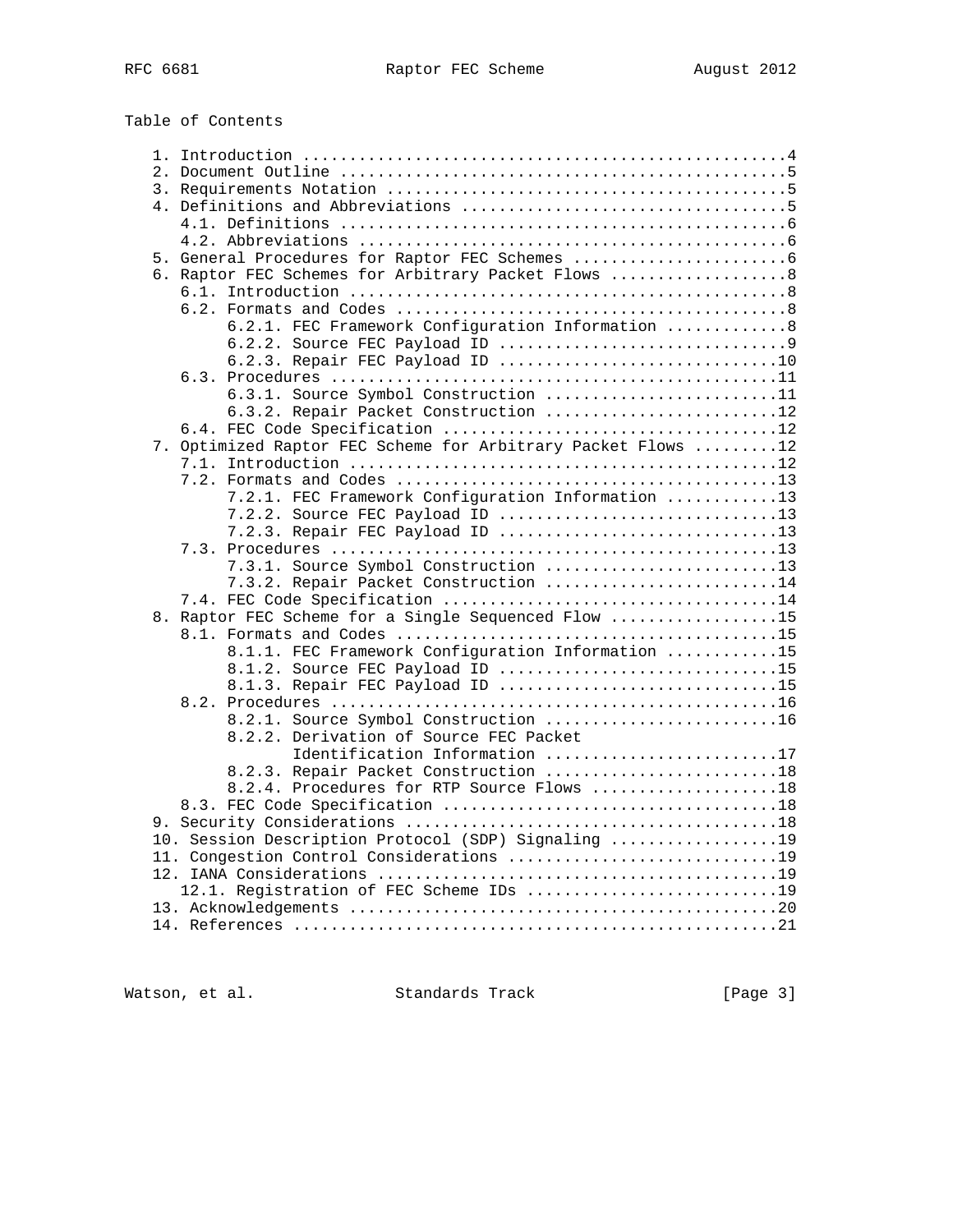1. Introduction

 The "Forward Error Correction (FEC) Framework" [RFC6363] describes a general framework for the use of Forward Error Correction in association with arbitrary packet flows. Modeled after the FEC Building Block developed by the IETF Reliable Multicast Transport working group [RFC5052], the FEC Framework defines the concept of FEC Schemes that provide specific Forward Error Correction Schemes. This document describes six FEC Schemes that make use of the Raptor and RaptorQ FEC codes as defined in [RFC5053] and [RFC6330].

 The FEC protection mechanism is independent of the type of source data that can be an arbitrary sequence of packets, for example audio or video data. In general, the operation of the protection mechanism is as follows:

- o The sender determines a set of source packets (a source block) to be protected together based on the FEC Framework Configuration Information.
- o The sender arranges the source packets into a set of source symbols, each of which is the same size.
- o The sender applies the Raptor/RaptorQ protection operation on the source symbols to generate the required number of repair symbols.
- o The sender packetizes the repair symbols and sends the repair packet(s) and the source packets to the receiver(s). Per the FEC Framework requirements, the sender MUST transmit the source and repair packets in different source and repair flows, or in the case Real-time Transport Protocol (RTP) transport is used for repair packets, in different RTP streams.
- o At the receiver side, if all of the source packets are successfully received, there is no need for FEC recovery and the repair packets are discarded. However, if there are missing source packets, the repair packets can be used to recover the missing information.

 The operation of the FEC mechanism requires that the receiver is able to identify the relationships between received source packets and repair packets, in particular, which source packets are missing. In many cases, data already exists in the source packets that can be used to refer to source packets and to identify which packets are missing. In this case, we assume it is possible to derive a "sequence number" directly or indirectly from the source packets, and this sequence number can be used within the FEC Scheme. This case is referred to as a "single sequenced flow". In this case, the FEC

Watson, et al. Standards Track [Page 4]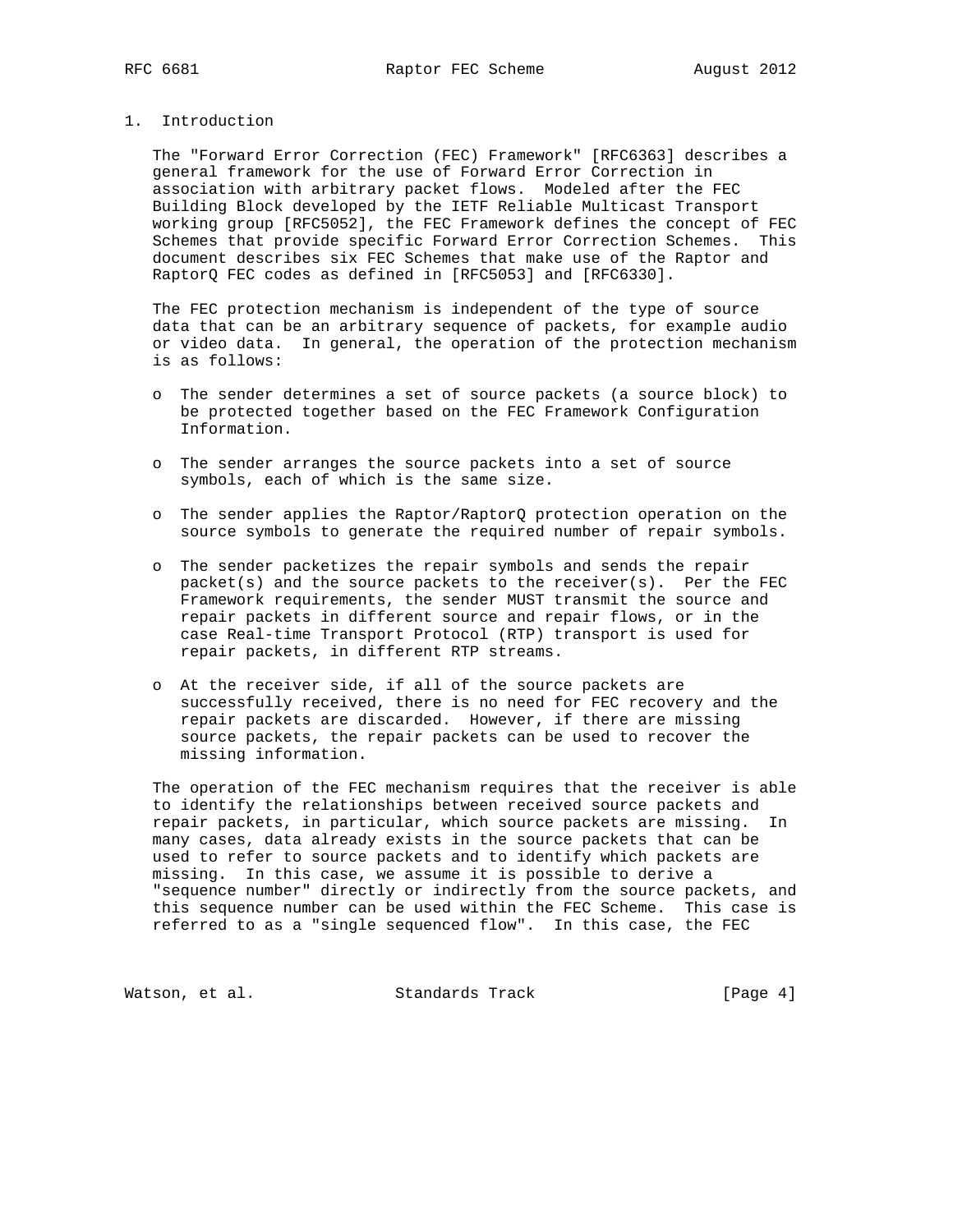Source Payload ID defined in [RFC6363] is empty and the source packets are not modified by the application of FEC, with obvious backwards compatibility advantages.

 Otherwise, it is necessary to add data to the source packets for FEC purposes in the form of a non-empty FEC Source Payload ID. This is referred to as the "arbitrary packet flow" case. This document defines six FEC Schemes, two for the case of a single sequenced flow and four for the case of arbitrary packet flows.

2. Document Outline

This document is organized as follows:

- o Section 5 defines general procedures applicable to the use of the Raptor and RaptorQ codes in the context of the FEC Framework.
- o Section 6 defines a FEC Scheme for the case of arbitrary source flows and follows the format defined for FEC Schemes in [RFC6363]. When used with Raptor codes, this scheme is equivalent to that defined in 3GPP TS 26.346, "Multimedia Broadcast/Multicast Service (MBMS); Protocols and codecs" [MBMSTS].
- o Section 7 defines a FEC Scheme similar to that defined in Section 6 but with optimizations for the case where only limited source block sizes are required. When used with Raptor codes, this scheme is equivalent to that defined in ETSI TS 102.034, "Digital Video Broadcasting (DVB); Transport of MPEG-2 Based DVB Services over IP Based Networks" [DVBTS] for arbitrary packet flows.
- o Section 8 defines a FEC Scheme for the case of a single flow, which is already provided with a source packet sequence number. When used with Raptor codes, this scheme is equivalent to that defined in [DVBTS] for the case of a single sequenced flow.
- 3. Requirements Notation

 The key words "MUST", "MUST NOT", "REQUIRED", "SHALL", "SHALL NOT", "SHOULD", "SHOULD NOT", "RECOMMENDED", "MAY", and "OPTIONAL" in this document are to be interpreted as described in [RFC2119].

4. Definitions and Abbreviations

 The definitions, notations, and abbreviations commonly used in this document are summarized in this section.

Watson, et al. Standards Track [Page 5]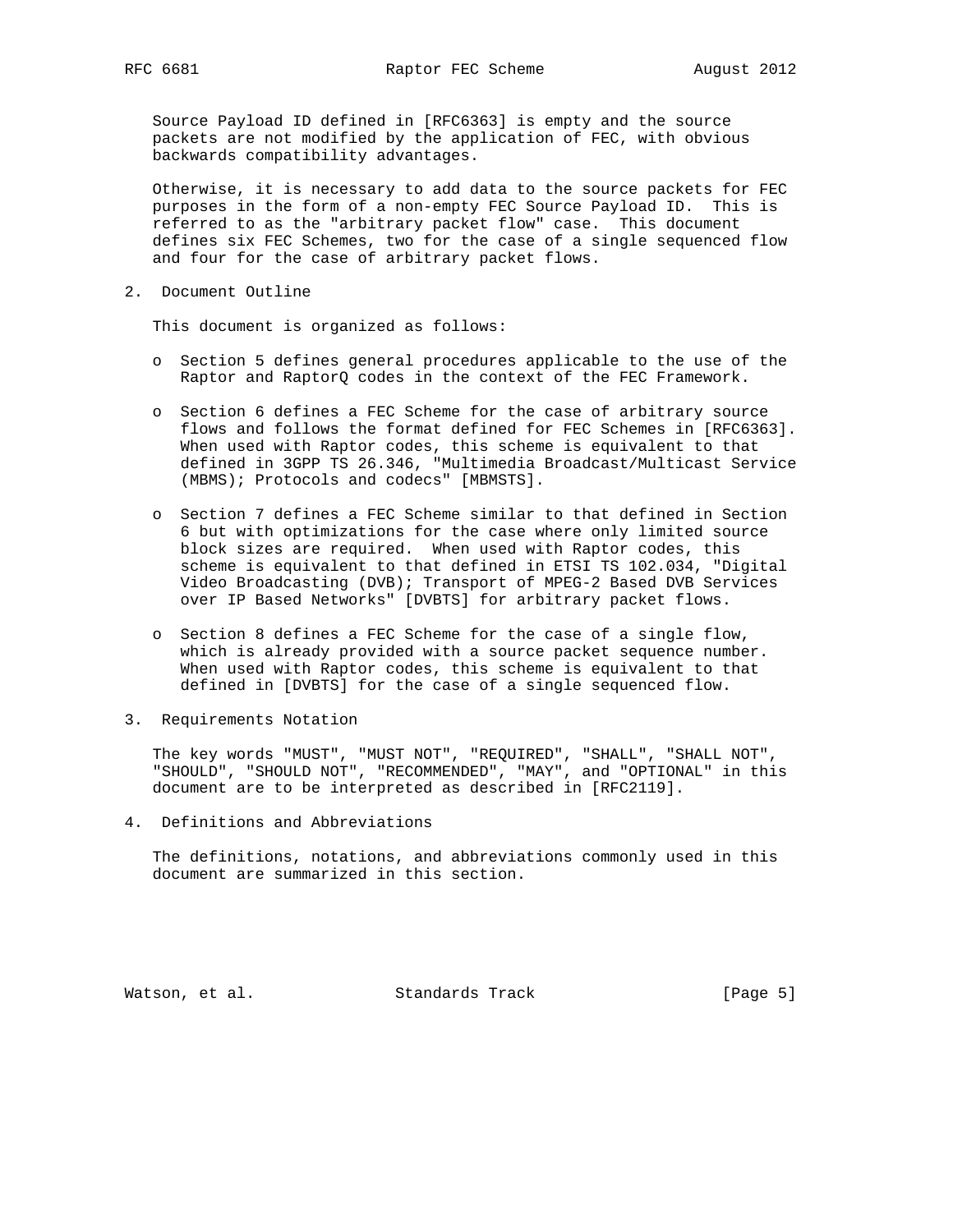4.1. Definitions

 The FEC-specific terminology used in this document is defined in [RFC6363]. In this document, as in [RFC6363], the first letter of each FEC-specific term is capitalized along with the new terms defined here:

 Symbol: A unit of data. Its size, in octets, is referred to as the symbol size.

- FEC Framework Configuration Information: Information that controls the operation of the FEC Framework. Each FEC Framework instance has its own configuration information.
- 4.2. Abbreviations

 This document uses abbreviations that apply to the FEC Framework in general as defined in [RFC6363]. In addition, this document uses the following abbreviations

FSSI: FEC-Scheme-Specific Information.

ADU: Application Data Unit

ADUI: Application Data Unit Information.

SPI: Source Packet Information.

MSBL: Maximum Source Block Length

5. General Procedures for Raptor FEC Schemes

 This section specifies general procedures that apply to all Raptor and RaptorQ FEC Schemes, specifically the construction of source symbols from a set of source transport payloads.

 For any field defined in this document, the octets are ordered in network byte order.

 As described in [RFC6363], for each Application Data Unit (ADU) in a source block, the FEC Scheme is provided with:

- o A description of the source data flow with which the ADU is associated and an integer identifier associated with that flow.
- o The ADU itself.
- o The length of the ADU.

Watson, et al. Standards Track [Page 6]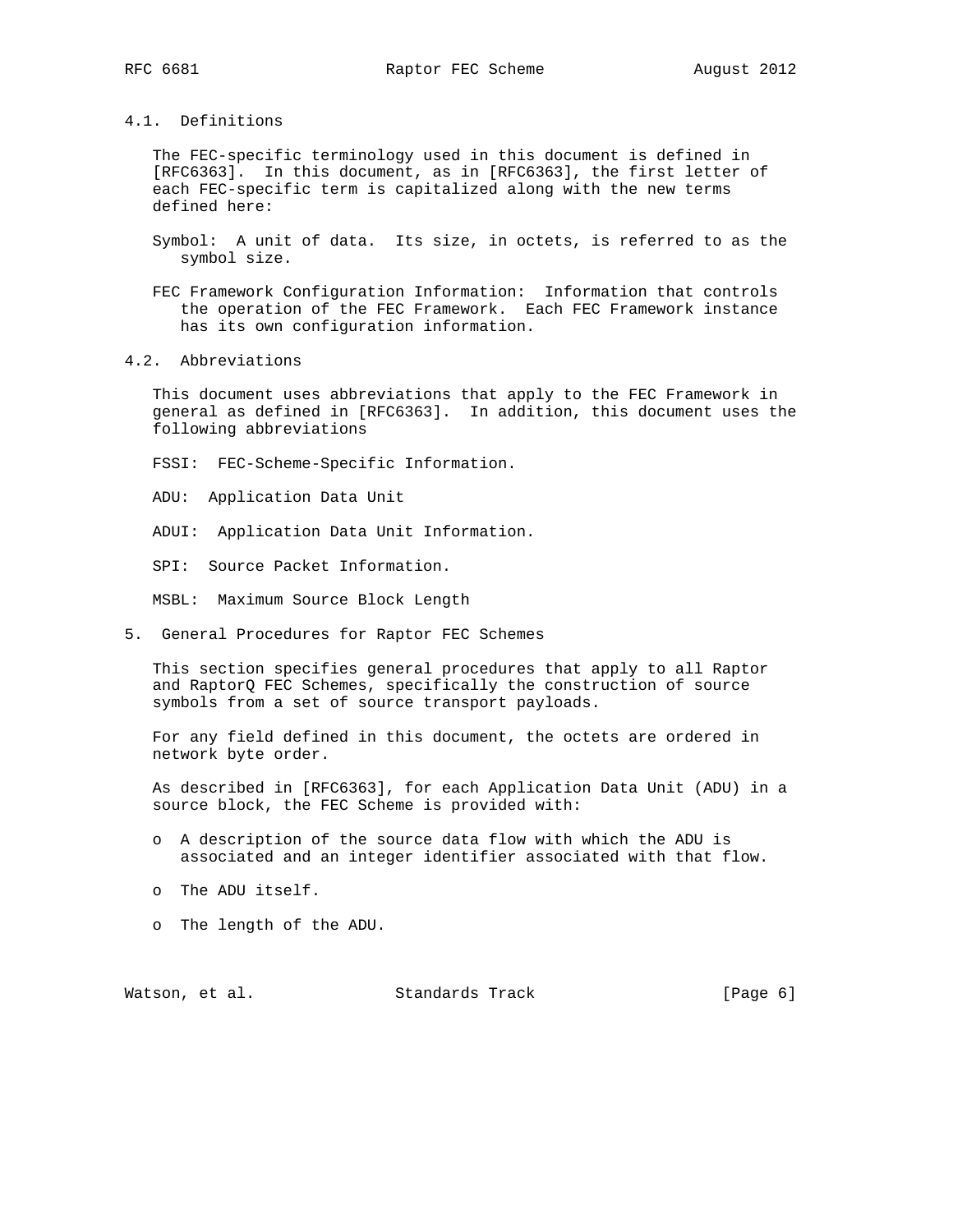For each ADU, we define the Application Data Unit Information (ADUI) as follows:

Let

- o n be the number of ADUs in the source block.
- o T be the source symbol size in octets. Note: this information is provided by the FEC Scheme as defined below.
- o i the index to the (i+1)-th ADU to be added to the source block,  $0 \le i \le n$ .
- o f[i] denote the integer identifier associated with the source data flow from which the i-th ADU was taken.
- o F[i] denote a single octet representing the value of f[i].
- o l[i] be a length indication associated with the i-th ADU -- the nature of the length indication is defined by the FEC Scheme.
- o L[i] denote two octets representing the value of l[i] in network byte order (high order octet first) of the i-th ADU.
- o R[i] denote the number of octets in the (i+1)-th ADU.
- o s[i] be the smallest integer such that  $s[i]*T >= (l[i]+3)$ . Note: s[i] is the length of SPI[i] in units of symbols of size T octets.
- o P[i] denote s[i]\*T-(l[i]+3) zero octets. Note: P[i] are padding octets to align the start of each UDP packet with the start of a symbol.
- o ADUI[i] be the concatenation of F[i], L[i], R[i], and P[i].

 Then, a source data block is constructed by concatenating ADUI[i] for  $i = 0, 1, 2, ... n-1$ . The source data block size, S, is then given by sum  $\{s[i]^*T, i=0, \ldots, n-1\}$ . Symbols are allocated integer encoding symbol IDs (ESI) consecutively starting from zero within the source block. Each ADU is associated with the ESI of the first symbol containing SPI for that packet. Thus, the encoding symbol ID value associated with the j-th source packet, ESI[j], is given by ESI[j] = 0, for j=0 and ESI[j] = sum $\{s[i], i=0,...,(j-1)\}\$ , for  $0 < j < n$ .

 Source blocks are identified by integer Source Block Numbers. This specification does not specify how Source Block Numbers are allocated to the source blocks. The Source FEC Packet Identification

Watson, et al. Standards Track [Page 7]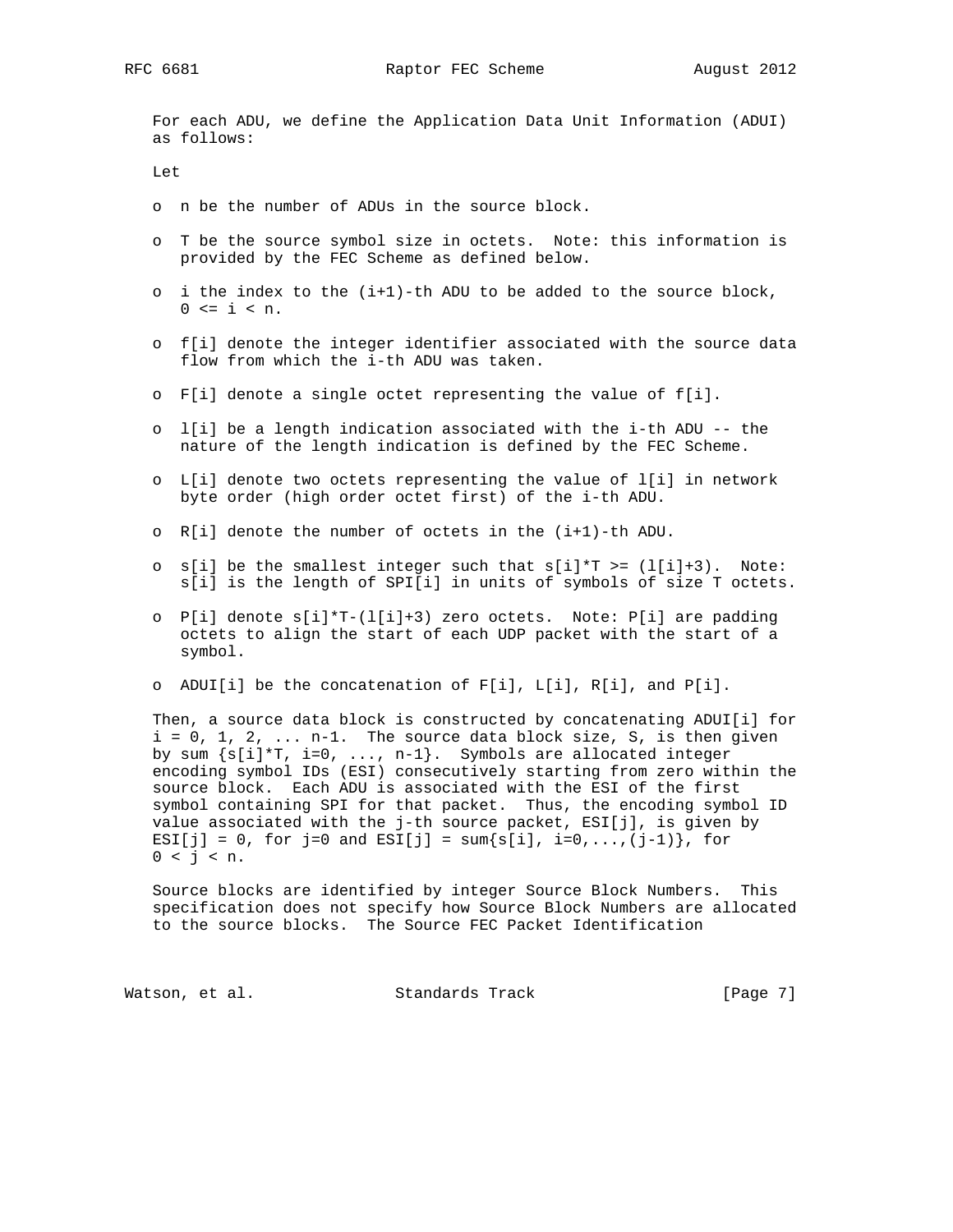Information consists of the identity of the source block and the encoding symbol ID associated with the packet.

- 6. Raptor FEC Schemes for Arbitrary Packet Flows
- 6.1. Introduction

 This section specifies a FEC Scheme for the application of the Raptor and RaptorQ codes to arbitrary packet flows. This scheme is recommended in scenarios where maximal generality is required.

 When used with the Raptor codes specified in [RFC5053], this scheme is equivalent to that specified in [MBMSTS].

- 6.2. Formats and Codes
- 6.2.1. FEC Framework Configuration Information
- 6.2.1.1. FEC Scheme ID

 The value of the FEC Scheme ID for the Fully-Specified FEC scheme defined in this section is 1 when [RFC5053] is used and 2 when [RFC6330] is used, as assigned by IANA.

6.2.1.2. Scheme-Specific Elements

 The scheme-specific elements of the FEC Framework Configuration information for this scheme are as follows:

- MSBL: The maximum source block length. A non-negative integer less than 8192 for FEC Scheme 1 and less than 56403 for FEC Scheme 2, in units of symbols. The field type is unsigned integer.
- T: The encoding symbol size. A non-negative integer less than 65536, in units of octets. The field type is unsigned integer.
- P: The payload ID format indicator. The P bit shall be set to zero to indicate payload ID format A or to one to indicate payload ID format B. The field type is unsigned integer.

Watson, et al. Standards Track [Page 8]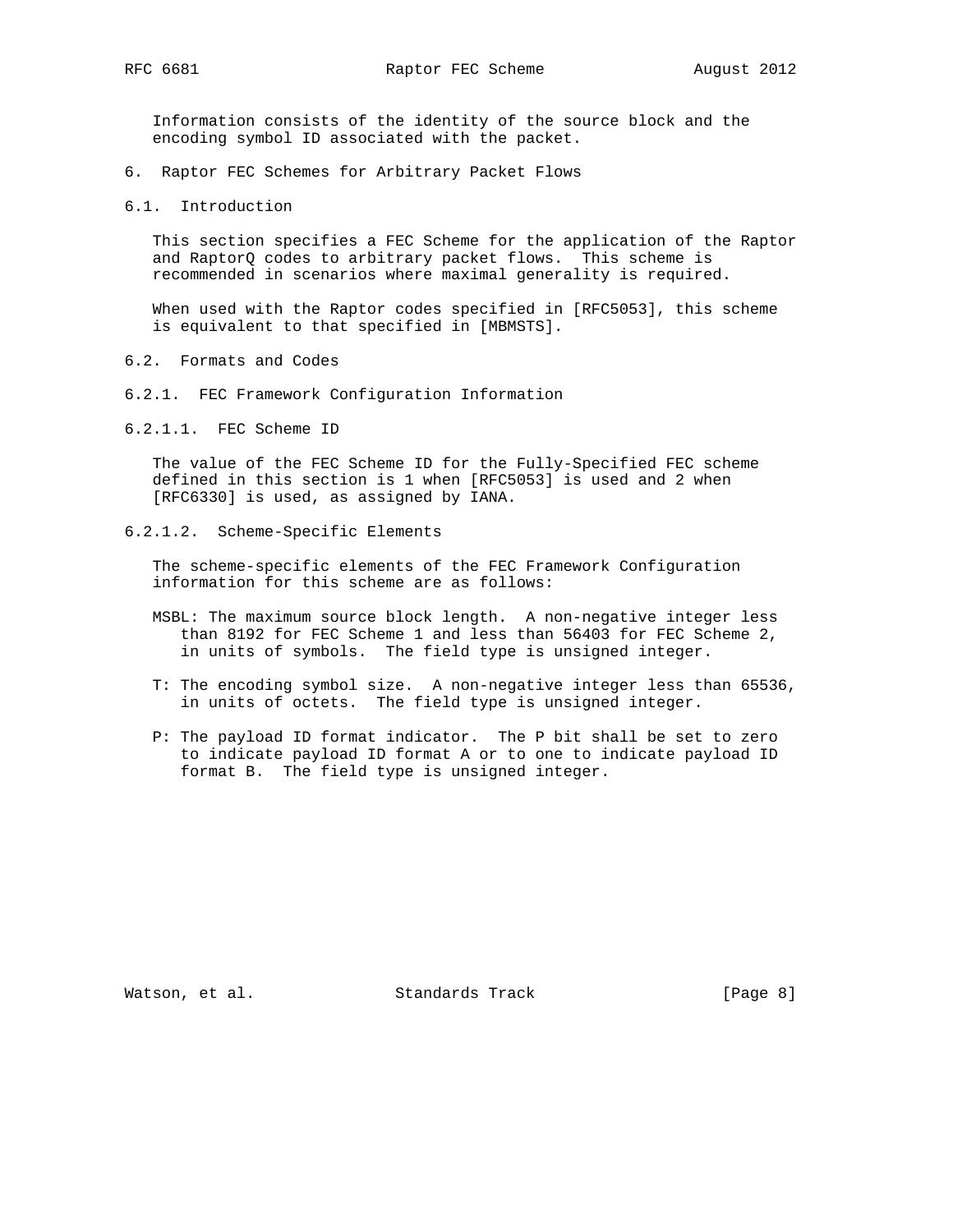An encoding format for the encoding symbol size, MSBL and payload ID format indicator is defined below.

1 2 3 0 1 2 3 4 5 6 7 8 9 0 1 2 3 4 5 6 7 8 9 0 1 2 3 4 5 6 7 8 9 0 1 +-+-+-+-+-+-+-+-+-+-+-+-+-+-+-+-+-+-+-+-+-+-+-+-+-+-+-+-+-+-+-+-+ | Symbol Size (T) | MSBL | +-+-+-+-+-+-+-+-+-+-+-+-+-+-+-+-+-+-+-+-+-+-+-+-+-+-+-+-+-+-+-+-+ |P| Reserved | +-+-+-+-+-+-+-+-+

#### Figure 1: FEC-Scheme-Specific Information

 The P bit shall be set to zero to indicate Payload ID format A or to one to indicate Payload ID format B. The last octet of FEC-Scheme- Specific Information SHOULD be omitted, indicating that Payload ID format A is in use. The payload ID format indicator defines which of the Source FEC Payload ID and Repair FEC Payload ID formats defined below shall be used. Payload ID format B SHALL NOT be used for FEC Scheme 1. The two formats enable different use cases. Format A is appropriate in case the stream has many typically smaller source blocks, and format B is applicable if the stream has fewer large source blocks, each with many encoding symbols.

6.2.2. Source FEC Payload ID

 This scheme makes use of an Explicit Source FEC Payload ID, which is appended to the end of the source packets. Two formats are defined for the Source FEC Payload ID, format A and format B. The format that is used is signaled as part of the FEC Framework Configuration Information.

The Source FEC Payload ID for format A is provided in Figure 2.

1 2 3 0 1 2 3 4 5 6 7 8 9 0 1 2 3 4 5 6 7 8 9 0 1 2 3 4 5 6 7 8 9 0 1 +-+-+-+-+-+-+-+-+-+-+-+-+-+-+-+-+-+-+-+-+-+-+-+-+-+-+-+-+-+-+-+-+ | Source Block Number (SBN) | Encoding Symbol ID (ESI) | +-+-+-+-+-+-+-+-+-+-+-+-+-+-+-+-+-+-+-+-+-+-+-+-+-+-+-+-+-+-+-+-+

Figure 2: Source FEC Payload ID - Format A

 Source Block Number (SBN), (16 bits): Identifier for the source block that the source data within the packet relates. The field type is unsigned integer.

 Encoding Symbol ID (ESI), (16 bits): The starting symbol index of the source packet in the source block. The field type is unsigned integer.

Watson, et al. Standards Track [Page 9]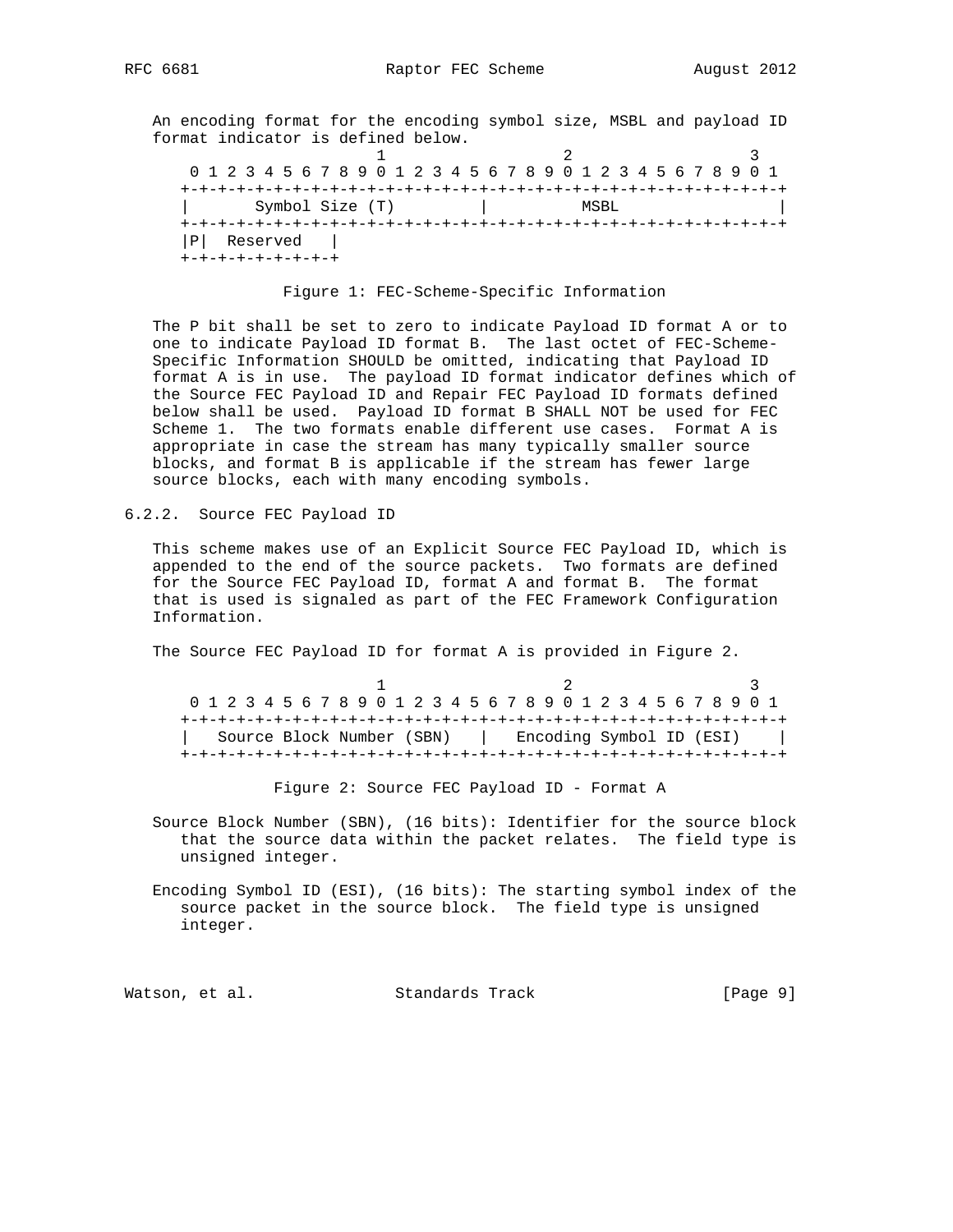The Source FEC Payload ID for format B is provided in Figure 3.

1 2 3 0 1 2 3 4 5 6 7 8 9 0 1 2 3 4 5 6 7 8 9 0 1 2 3 4 5 6 7 8 9 0 1 +-+-+-+-+-+-+-+-+-+-+-+-+-+-+-+-+-+-+-+-+-+-+-+-+-+-+-+-+-+-+-+-+ | SBN | Encoding Symbol ID (ESI) +-+-+-+-+-+-+-+-+-+-+-+-+-+-+-+-+-+-+-+-+-+-+-+-+-+-+-+-+-+-+-+-+

Figure 3: Source FEC Payload ID - Format B

 Source Block Number (SBN), (8 bits): Identifier for the source block that the source data within the packet relates. The field type is unsigned integer.

 Encoding Symbol ID (ESI), (24 bits): The starting symbol index of the source packet in the source block. The field type is unsigned integer.

6.2.3. Repair FEC Payload ID

 Two formats for the Repair FEC Payload ID, format A and format B, are defined below.

The Repair FEC Payload ID for format A is provided in Figure 4.

1 2 3 0 1 2 3 4 5 6 7 8 9 0 1 2 3 4 5 6 7 8 9 0 1 2 3 4 5 6 7 8 9 0 1 +-+-+-+-+-+-+-+-+-+-+-+-+-+-+-+-+-+-+-+-+-+-+-+-+-+-+-+-+-+-+-+-+ | Source Block Number (SBN) | Encoding Symbol ID (ESI) | +-+-+-+-+-+-+-+-+-+-+-+-+-+-+-+-+-+-+-+-+-+-+-+-+-+-+-+-+-+-+-+-+ | Source Block Length (SBL) | +-+-+-+-+-+-+-+-+-+-+-+-+-+-+-+-+

Figure 4: Repair FEC Payload ID - Format A

 Source Block Number (SBN), (16 bits): Identifier for the source block that the repair symbols within the packet relate. For format A, it is of size 16 bits. The field type is unsigned integer.

 Encoding Symbol ID (ESI), (16 bits): Identifier for the encoding symbols within the packet. The field type is unsigned integer.

 Source Block Length (SBL), (16 bits): The number of source symbols in the source block. The field type is unsigned integer.

Watson, et al. Standards Track [Page 10]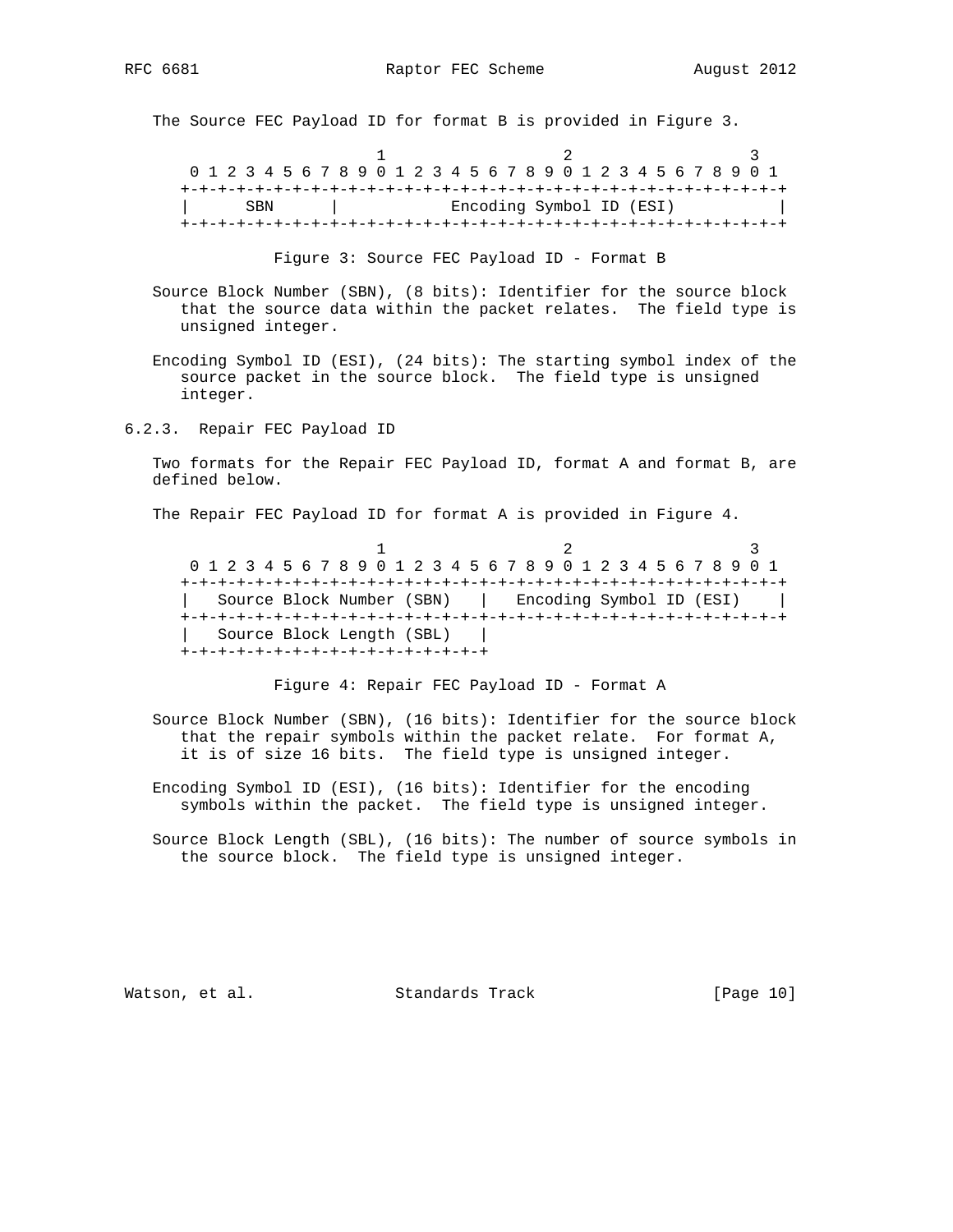The Repair FEC Payload ID for format B is provided in Figure 5.

1 2 3 0 1 2 3 4 5 6 7 8 9 0 1 2 3 4 5 6 7 8 9 0 1 2 3 4 5 6 7 8 9 0 1 +-+-+-+-+-+-+-+-+-+-+-+-+-+-+-+-+-+-+-+-+-+-+-+-+-+-+-+-+-+-+-+-+ | SBN | Encoding Symbol ID (ESI) +-+-+-+-+-+-+-+-+-+-+-+-+-+-+-+-+-+-+-+-+-+-+-+-+-+-+-+-+-+-+-+-+ | Source Block Length (SBL) | +-+-+-+-+-+-+-+-+-+-+-+-+-+-+-+-+

Figure 5: Repair FEC Payload ID - Format B

 Source Block Number (SBN), (8 bits): Identifier for the source block that the repair symbols within the packet relate. For format B, it is of size 8 bits. The field type is unsigned integer.

 Encoding Symbol ID (ESI), (24 bits): Identifier for the encoding symbols within the packet. The field type is unsigned integer.

 Source Block Length (SBL), (16 bits): The number of source symbols in the source block. The field type is unsigned integer.

 The interpretation of the Source Block Number, encoding symbol ID, and Source Block Length is defined by the FEC Code Specification in [RFC5053] for FEC Scheme 1 and [RFC6330] for FEC Scheme 2.

## 6.3. Procedures

6.3.1. Source Symbol Construction

 FEC Scheme 1 and FEC Scheme 2 use the procedures defined in Section 5 to construct a set of source symbols to which the FEC Code can be applied. The sender MUST allocate Source Block Numbers to source blocks sequentially, wrapping around to zero after Source Block Number 65535 (format A) or 255 (format B).

During the construction of the source block:

- o the length indication, l[i], included in the Source Packet Information for each packet shall be the transport payload length, i.e., the length of the ADU.
- o the value of s[i] in the construction of the Source Packet Information for each packet shall be the smallest integer such that  $s[i]*T >= (l[i]+3)$ .

Watson, et al. Standards Track [Page 11]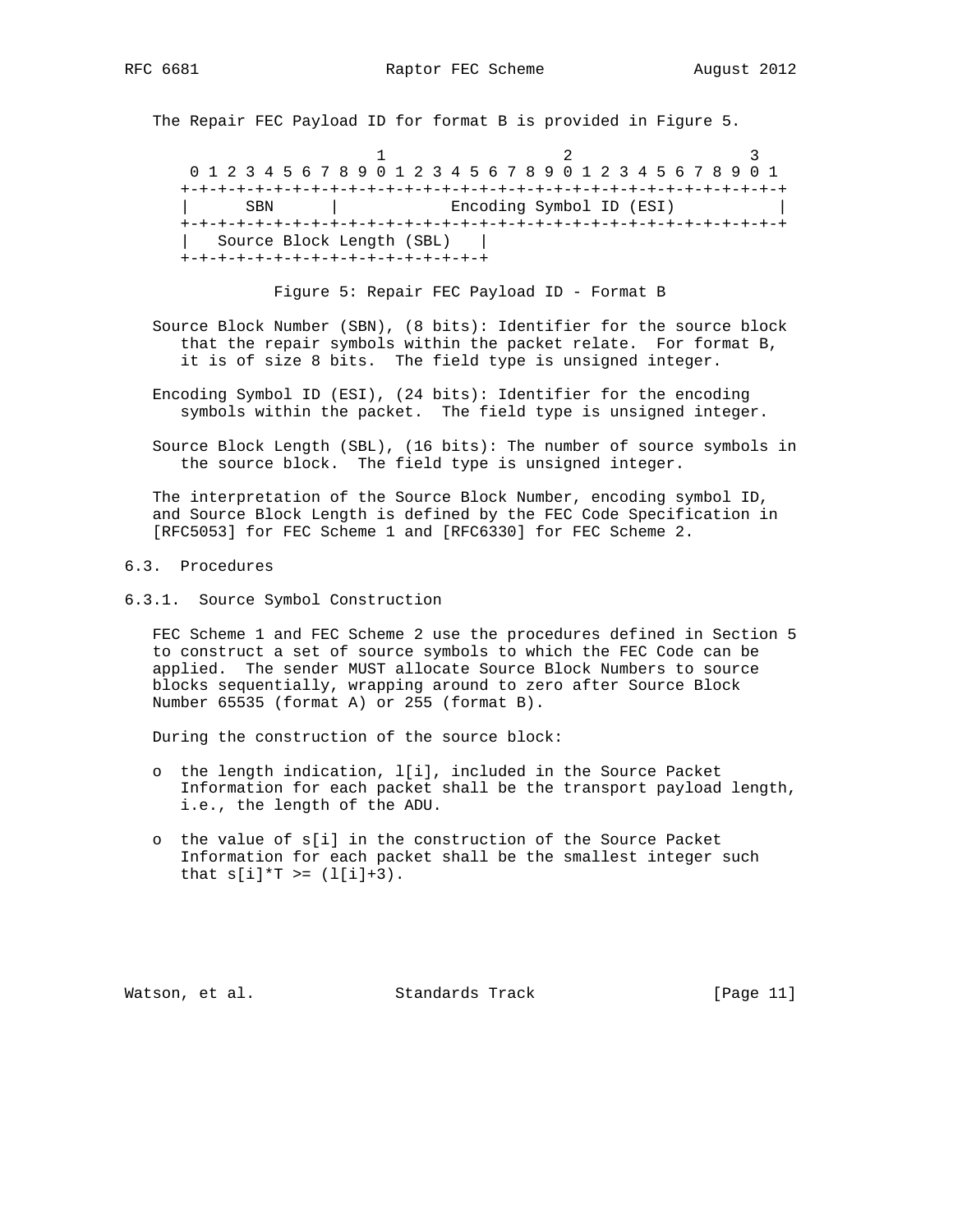### 6.3.2. Repair Packet Construction

 For FEC Scheme 1 [RFC5053], the ESI value placed into a repair packet is calculated as specified in Section 5.3.2 of [RFC5053].

 For FEC Scheme 2 [RFC6330], the ESI value placed into a repair packet is calculated as specified in Section 4.4.2 of [RFC6330].

In both cases, K is identical to SBL.

6.4. FEC Code Specification

 The FEC encoder defined in [RFC5053] SHALL be used for FEC Scheme 1 and the FEC encoder defined in [RFC6330] SHALL be used for FEC Scheme 2. For both FEC Scheme 1 and FEC Scheme 2, the source symbols passed to the FEC encoder SHALL consist of the source symbols constructed according to Section 6.3.1. Thus, the value of the parameter K used by the FEC encoder (equal to the Source Block Length) may vary amongst the blocks of the stream but SHALL NOT exceed the Maximum Source Block Length signaled in the FEC-Scheme-Specific Information. The symbol size, T, to be used for source block construction and the repair symbol construction is equal to the encoding symbol size signaled in the FEC-Scheme-Specific Information.

- 7. Optimized Raptor FEC Scheme for Arbitrary Packet Flows
- 7.1. Introduction

 This section specifies a slightly modified version of the FEC Scheme specified in Section 6 that is applicable to scenarios in which only relatively small block sizes will be used. These modifications admit substantial optimizations to both sender and receiver implementations.

In outline, the modifications are:

 o All source blocks within a stream are encoded using the same source block size. Code shortening is used to encode blocks of different sizes. This is achieved by padding every block to the required size using zero symbols before encoding. The zero symbols are then discarded after decoding. The source block size to be used for a stream is signaled in the Maximum Source Block Length (MSBL) field of the scheme-specific information. The extended source block is constructed by adding zero or more padding symbols such that the total number of symbols, MSBL, is one of the values listed in Section 7.4. Each padding symbol consists of T octets where the value of each octet is zero. MSBL

Watson, et al. Standards Track [Page 12]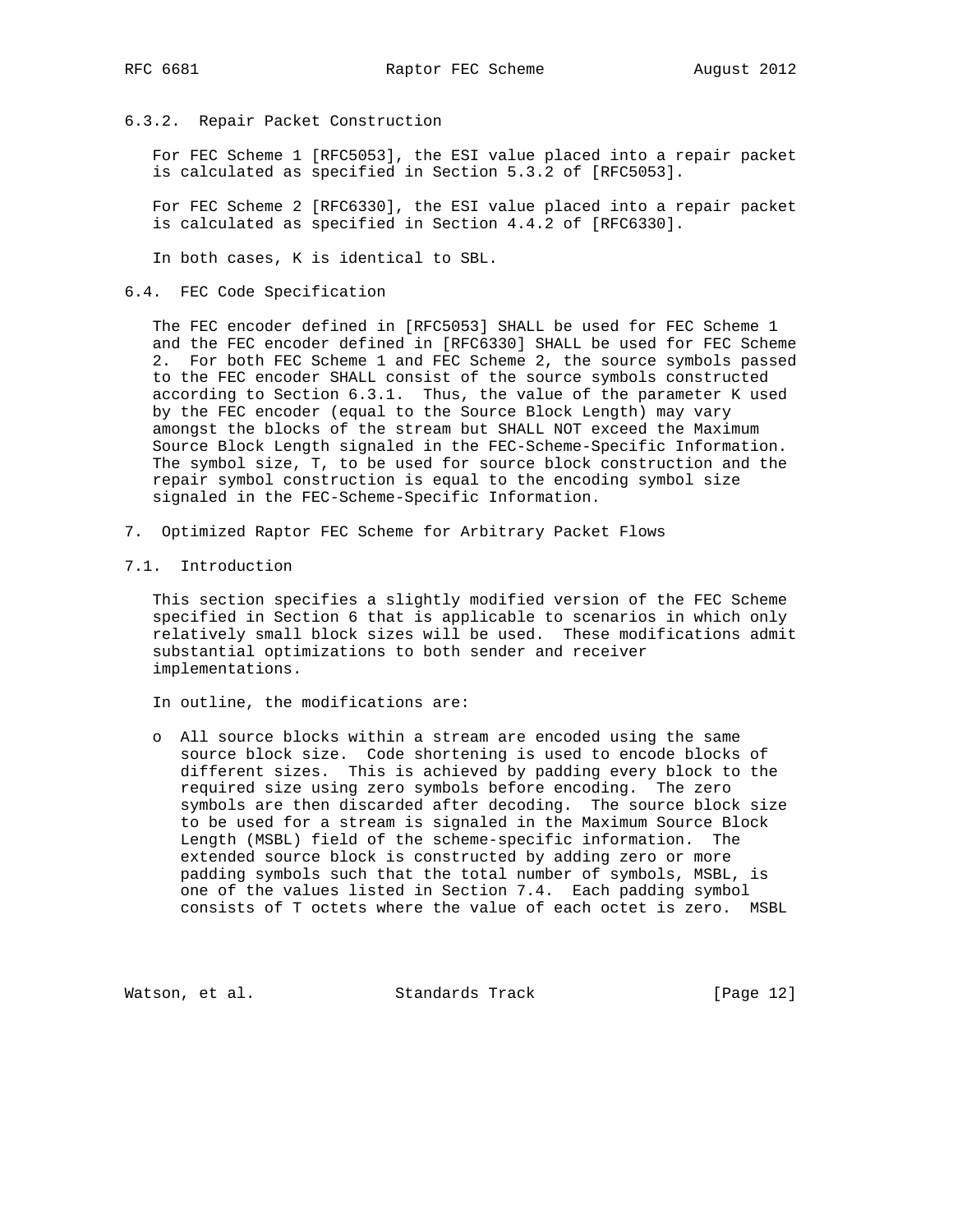MUST be selected as the smallest value of the possible values in Section 7.4 that is greater than or equal to K.

 o The possible choices of the MSBL for a stream is restricted to a small specified set. This allows explicit operation sequences for encoding and decoding the restricted set of source block lengths to be pre-calculated and embedded in software or hardware.

 When used with the Raptor codes specified in [RFC5053], this scheme is equivalent to that specified in [DVBTS] for arbitrary packet flows.

- 7.2. Formats and Codes
- 7.2.1. FEC Framework Configuration Information
- 7.2.1.1. FEC Scheme ID

 The value of the FEC Scheme ID for the Fully-Specified FEC scheme defined in this section is 3 when [RFC5053] is used and 4 when [RFC6330] is used, as assigned by IANA.

7.2.1.2. FEC-Scheme-Specific Information

 The elements for FEC Scheme 3 are the same as specified for FEC Scheme 1, and the elements specified for FEC Scheme 4 are the same as specified for FEC 2, as specified in Section 6.2.1.2, except that the MSBL value is as defined in Section 7.4.

7.2.2. Source FEC Payload ID

 The elements for FEC Scheme 3 are the same as specified for FEC Scheme 1, and the elements specified for FEC Scheme 4 are the same as specified for FEC 2, as specified in Section 6.2.2.

7.2.3. Repair FEC Payload ID

 The elements for FEC Scheme 3 are the same as specified for FEC Scheme 1, and the elements specified for FEC Scheme 4 are the same as specified for FEC 2, as specified in Section 6.2.3.

- 7.3. Procedures
- 7.3.1. Source Symbol Construction

See Section 6.3.1.

Watson, et al. Standards Track [Page 13]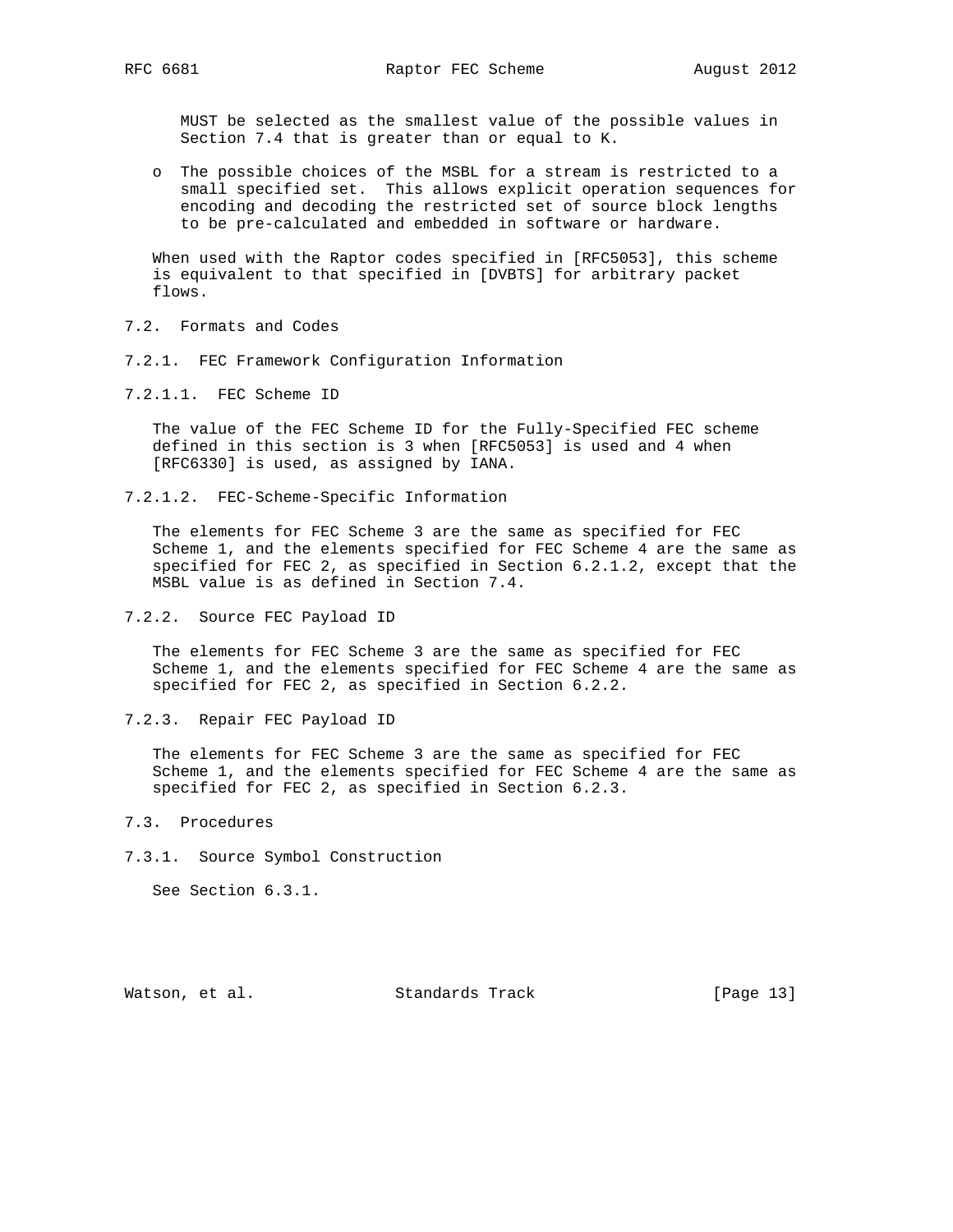### 7.3.2. Repair Packet Construction

 The number of repair symbols contained within a repair packet is computed from the packet length. The ESI value placed into a repair packet is calculated as X + MSBL - SBL, where X would be the ESI value of the repair packet if the ESI were calculated as specified in Section 5.3.2 of [RFC5053] for FEC Scheme 3 and as specified in Section 4.4.2 of [RFC6330] for FEC Scheme 4, where K=SBL. The value of SBL SHALL be, at most, the value of MSBL.

### 7.4. FEC Code Specification

 The FEC encoder defined in [RFC5053] SHALL be used for FEC Scheme 3 and the FEC encoder defined in [RFC6330] SHALL be used for FEC Scheme 4. The source symbols passed to the FEC encoder SHALL consist of the source symbols constructed according to Section 6.3.1 extended with zero or more padding symbols. The extension SHALL be such that the total number of symbols in the source block is equal to the MSBL signaled in the FEC-Scheme-Specific Information. Thus, the value of the parameter K used by the FEC encoder is equal to the MSBL for all blocks of the stream. Padding symbols shall consist entirely of octets set to the value zero. The symbol size, T, to be used for the source block construction and the repair symbol construction, is equal to the encoding symbol size signaled in the FEC-Scheme-Specific Information.

 For FEC Scheme 3, the parameter T SHALL be set such that the number of source symbols in any source block is, at most, 8192. The MSBL parameter, and hence the number of symbols used in the FEC Encoding and Decoding operations, SHALL be set to one of the following values:

 101, 120, 148, 164, 212, 237, 297, 371, 450, 560, 680, 842, 1031, 1139, 1281

 For FEC Scheme 4, the parameter T SHALL be set such that the number of source symbols in any source block is less than 56403. The MSBL parameter SHALL be set to one of the supported values for K' defined in Section 5.6 of [RFC6330].

Watson, et al. Standards Track [Page 14]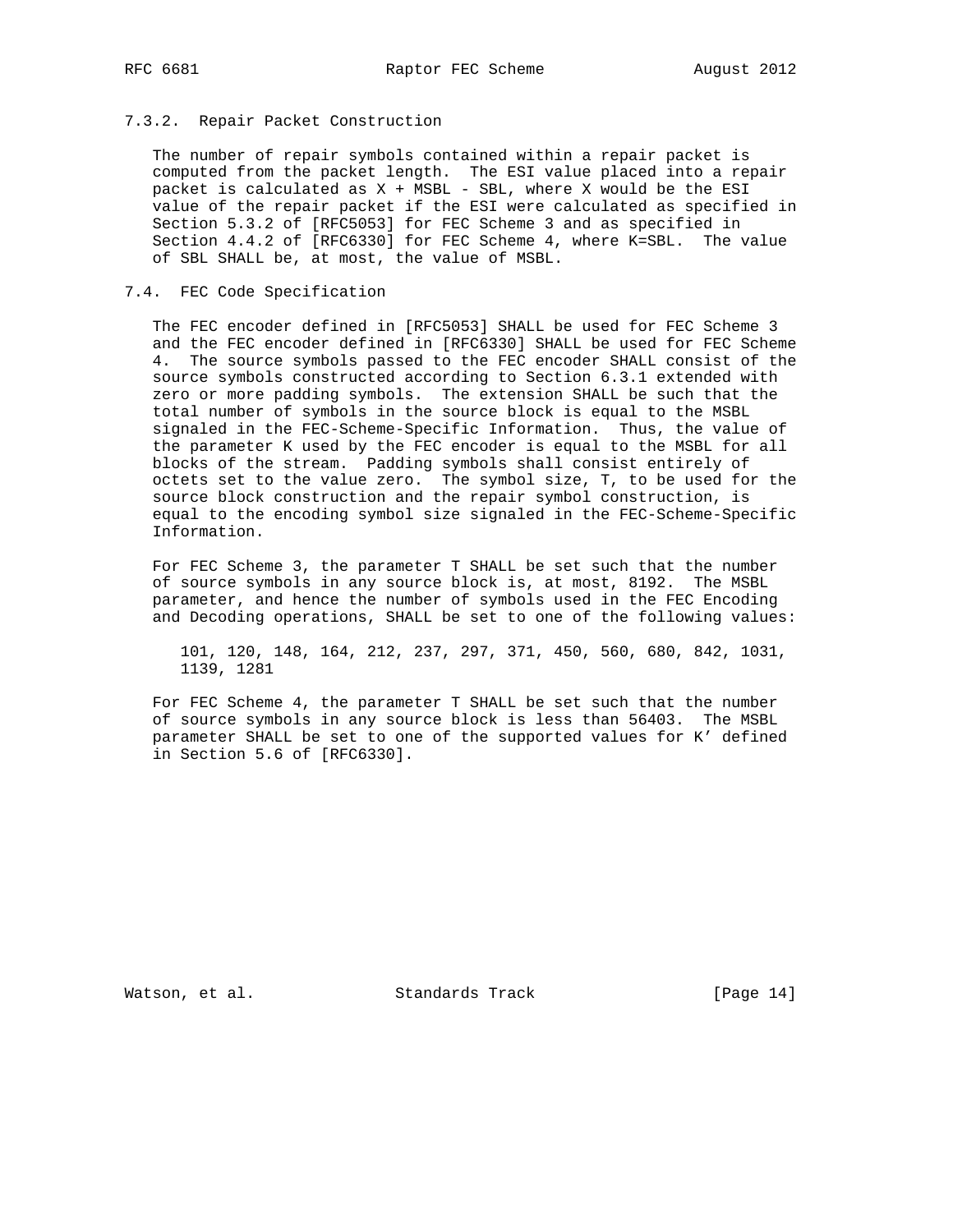8. Raptor FEC Scheme for a Single Sequenced Flow

8.1. Formats and Codes

8.1.1. FEC Framework Configuration Information

8.1.1.1. FEC Scheme ID

 The value of the FEC Scheme ID for the Fully-Specified FEC scheme defined in this section is 5 when [RFC5053] is used and 6 when [RFC6330] is used, as assigned by IANA.

8.1.1.2. Scheme-Specific Elements

 The elements for FEC Scheme 5 are the same as specified for FEC Scheme 1, and the elements specified for FEC Scheme 6 are the same as specified for FEC 2, as specified in Section 6.2.1.2.

8.1.2. Source FEC Payload ID

 The Source FEC Payload ID field is not used by this FEC Scheme. Source packets are not modified by this FEC Scheme.

8.1.3. Repair FEC Payload ID

 Two formats for the Repair FEC Payload ID are defined, format A and format B.

1 2 3 0 1 2 3 4 5 6 7 8 9 0 1 2 3 4 5 6 7 8 9 0 1 2 3 4 5 6 7 8 9 0 1 +-+-+-+-+-+-+-+-+-+-+-+-+-+-+-+-+-+-+-+-+-+-+-+-+-+-+-+-+-+-+-+-+ Initial Sequence Number | Source Block Length | +-+-+-+-+-+-+-+-+-+-+-+-+-+-+-+-+-+-+-+-+-+-+-+-+-+-+-+-+-+-+-+-+ | Encoding Symbol ID | +-+-+-+-+-+-+-+-+-+-+-+-+-+-+-+-+

Figure 6: Repair FEC Payload ID - Format A

- Initial Sequence Number (Flow i ISN), (16 bits): This field specifies the lowest 16 bits of the sequence number of the first packet to be included in this sub-block. If the sequence numbers are shorter than 16 bits, then the received Sequence Number SHALL be logically padded with zero bits to become 16 bits in length, respectively. The field type is unsigned integer.
- Source Block Length (SBL), (16 bits): This field specifies the length of the source block in symbols. The field type is unsigned integer.

Watson, et al. Standards Track [Page 15]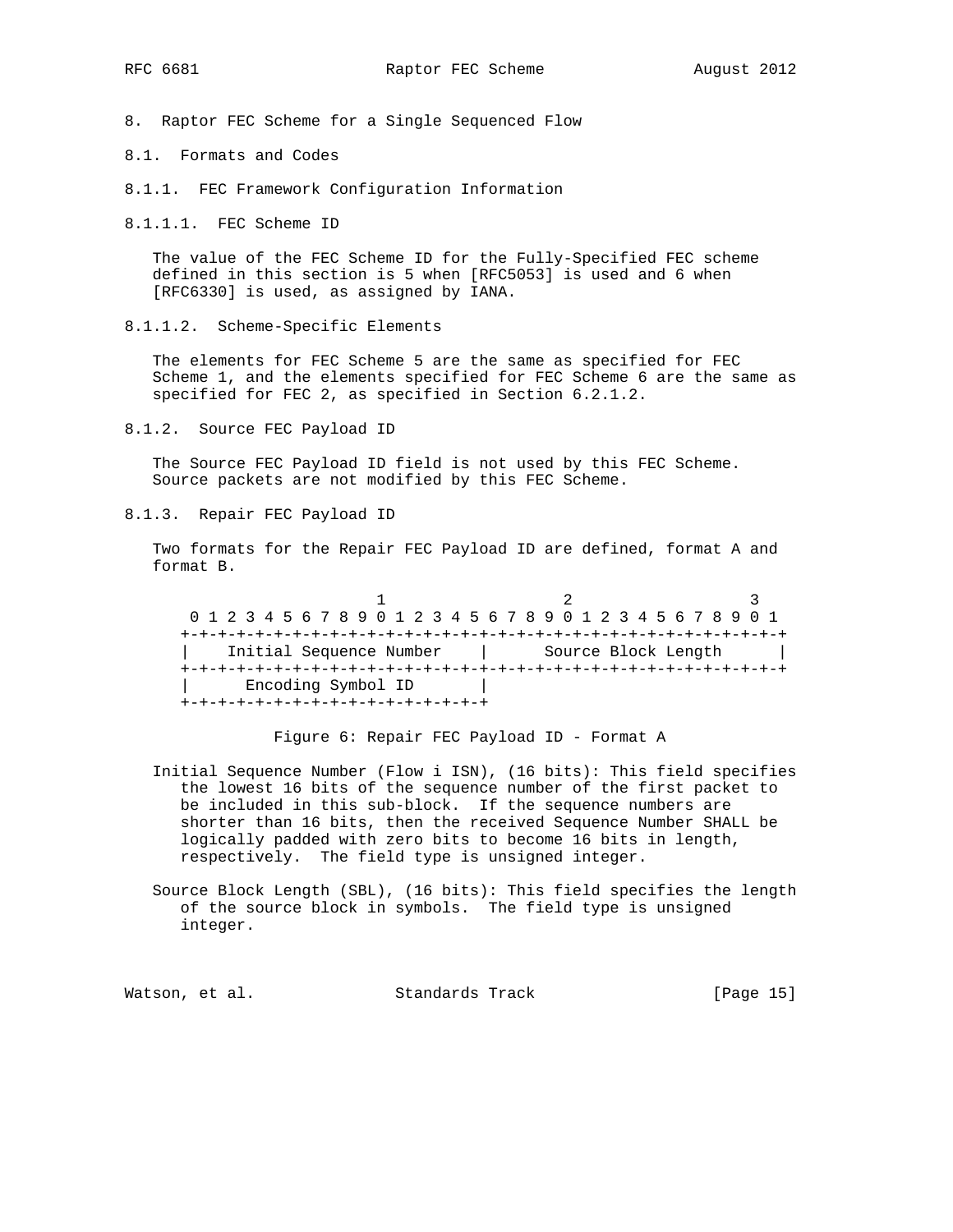Encoding Symbol ID (ESI), (16 bits): This field indicates which repair symbols are contained within this repair packet. The ESI provided is the ESI of the first repair symbol in the packet. The field type is unsigned integer.

1 2 3 0 1 2 3 4 5 6 7 8 9 0 1 2 3 4 5 6 7 8 9 0 1 2 3 4 5 6 7 8 9 0 1 +-+-+-+-+-+-+-+-+-+-+-+-+-+-+-+-+-+-+-+-+-+-+-+-+-+-+-+-+-+-+-+-+ | Initial Sequence Number | Source Block Length | +-+-+-+-+-+-+-+-+-+-+-+-+-+-+-+-+-+-+-+-+-+-+-+-+-+-+-+-+-+-+-+-+ | Encoding Symbol ID | +-+-+-+-+-+-+-+-+-+-+-+-+-+-+-+-+-+-+-+-+-+-+-+-+

Figure 7: Repair FEC Payload ID - Format B

- Initial Sequence Number (Flow i ISN), (16 bits): This field specifies the lowest 16 bits of the sequence number in the first packet to be included in this sub-block. If the sequence numbers are shorter than 16 bits, then the received Sequence Number SHALL be logically padded with zero bits to become 16 bits in length, respectively. The field type is unsigned integer.
- Source Block Length (SBL), (16 bits): This field specifies the length of the source block in symbols. The field type is unsigned integer.
- Encoding Symbol ID (ESI); (24 bits): This field indicates which repair symbols are contained within this repair packet. The ESI provided is the ESI of the first repair symbol in the packet. The field type is unsigned integer.
- 8.2. Procedures
- 8.2.1. Source Symbol Construction

 FEC Scheme 5 and FEC Scheme 6 use the procedures defined in Section 5 to construct a set of source symbols to which the FEC code can be applied.

During the construction of the source block:

 o the length indication, l[i], included in the Source Packet Information for each packet shall be dependent on the protocol carried within the transport payload. Rules for RTP are specified below.

Watson, et al. Standards Track [Page 16]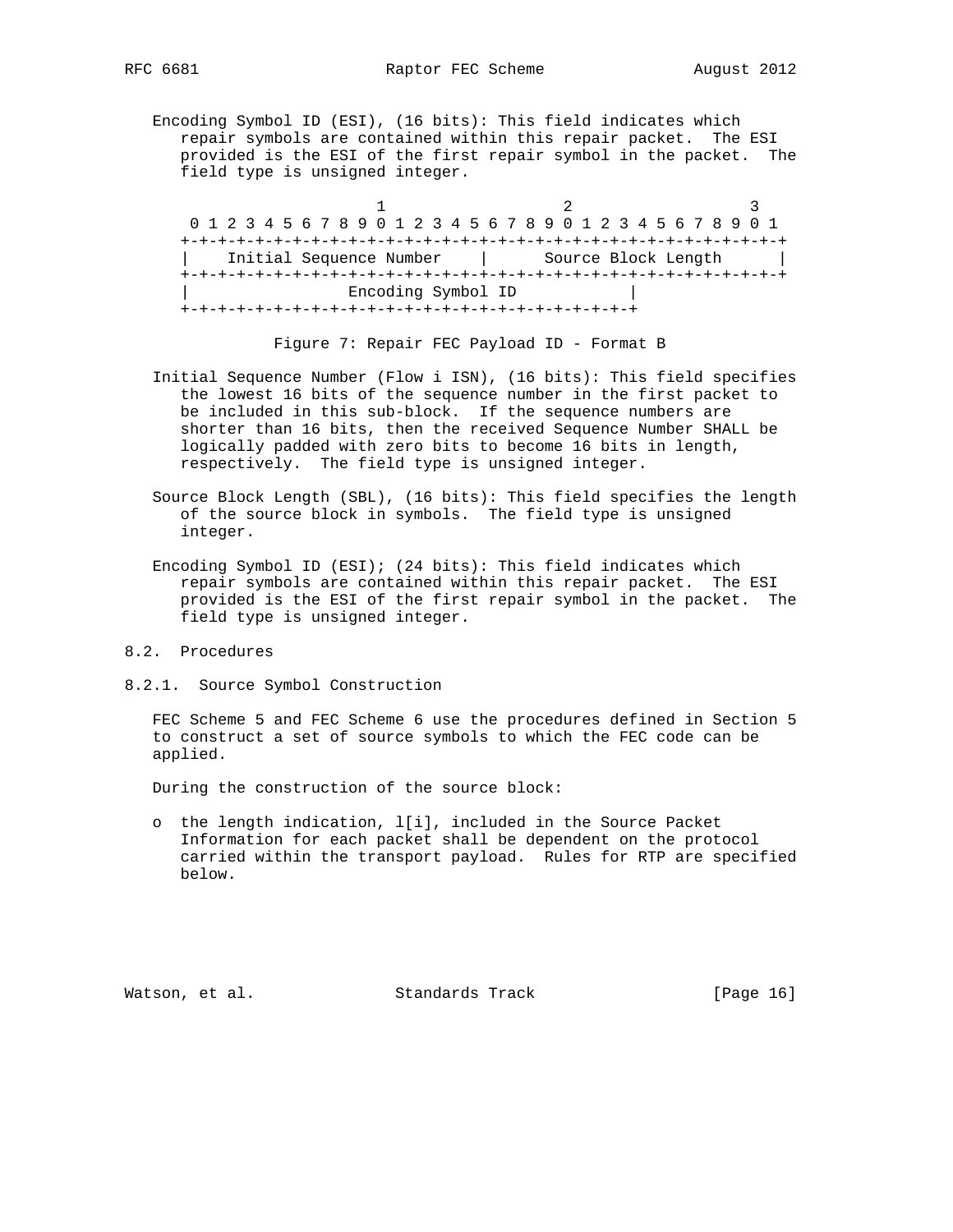- o the value of s[i] in the construction of the Source Packet Information for each packet shall be the smallest integer such that  $s[i]*T$  >=  $(l[i]+3)$
- 8.2.2. Derivation of Source FEC Packet Identification Information

 The Source FEC Packet Identification Information for a source packet is derived from the sequence number of the packet and information received in any repair FEC packet belonging to this source block. Source blocks are identified by the sequence number of the first source packet in the block. This information is signaled in all repair FEC packets associated with the source block in the Initial Sequence Number field.

 The length of the Source Packet Information (in octets) for source packets within a source block is equal to the length of the payload containing encoding symbols of the repair packets (i.e., not including the Repair FEC Payload ID) for that block, which MUST be the same for all repair packets. The Application Data Unit Information Length (ADUIL) in symbols is equal to this length divided by the encoding symbol size (which is signaled in the FEC Framework Configuration Information). The set of source packets included in the source block is determined by the Initial Sequence Number (ISN) and Source Block Length (SBL) as follows:

Let,

- o I be the Initial Sequence Number of the source block
- o LP be the Source Packet Information Length in symbols
- o LB be the Source Block Length in symbols

Then, source packets with sequence numbers from I to I +  $(LB/LP) - 1$  inclusive are included in the source block. The Source Block Length, LB, MUST be chosen such that it is at least as large as the largest Source Packet Information Length LP.

 Note that if no FEC repair packets are received, then no FEC decoding is possible, and it is unnecessary for the receiver to identify the Source FEC Packet Identification Information for the source packets.

 The encoding symbol ID for a packet is derived from the following information:

o The sequence number, Ns, of the packet

o The Source Packet Information Length for the source block, LP

Watson, et al. Standards Track [Page 17]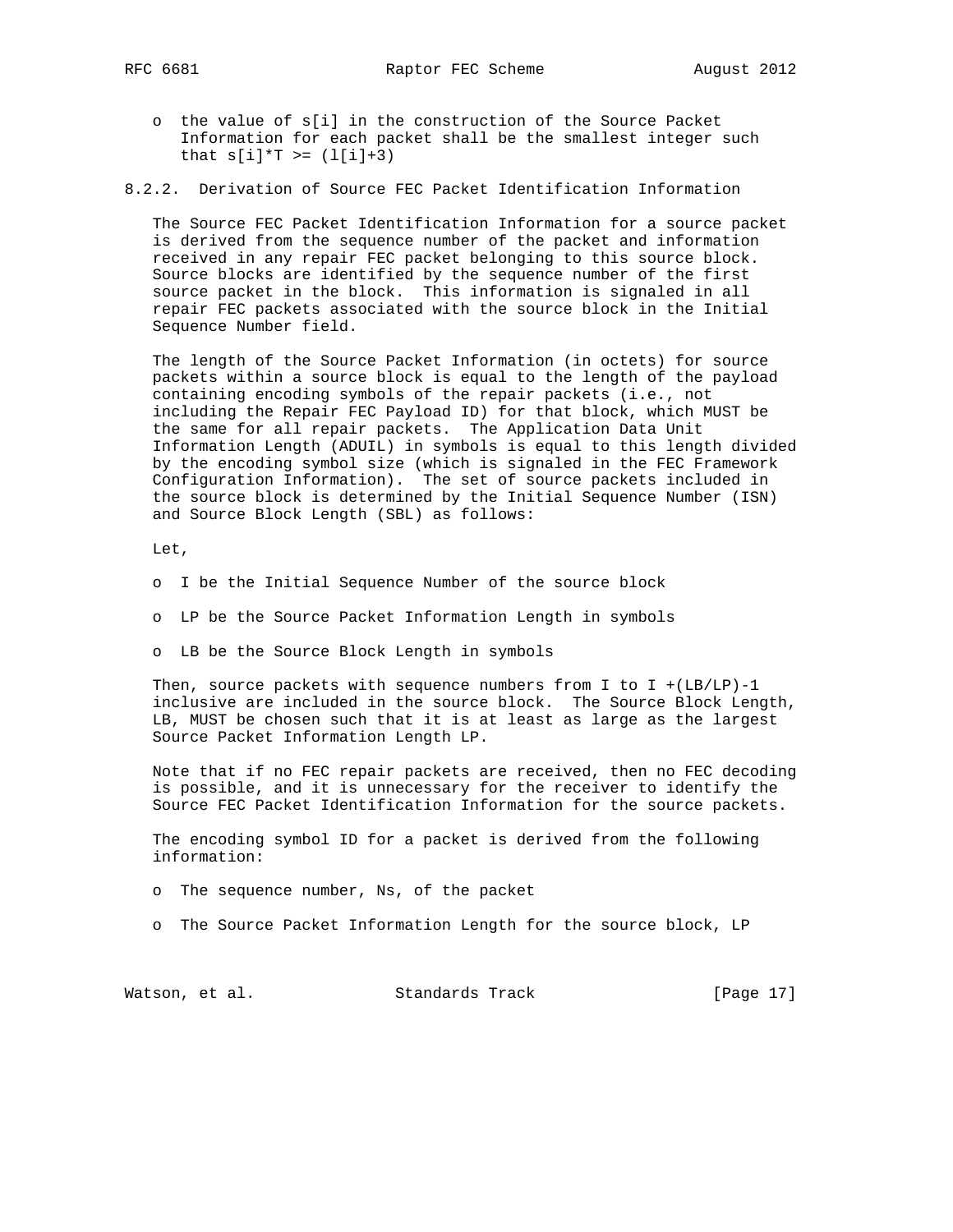o The Initial Sequence Number of the source block, I

 Then, the encoding symbol ID for the packet with sequence number Ns is determined by the following formula:

ESI =  $(Ns - I) * LP$ 

 Note that all repair packets associated to a given source block MUST contain the same Source Block Length and Initial Sequence Number.

 Note also that the source packet flow processed by the FEC encoder MUST have consecutive sequence numbers. In case the incoming source packet flow has a gap in the sequence numbers, then implementors SHOULD insert an ADU in the source block that complies to the format of the source packet flow, but is ignored at the application with high probability. For additional guidelines, refer to [RFC6363], Section 10.2, paragraph 5.

8.2.3. Repair Packet Construction

See Section 7.3.2

8.2.4. Procedures for RTP Source Flows

 In the specific case of RTP source packet flows, the RTP Sequence Number field SHALL be used as the sequence number in the procedures described above. The length indication included in the Application Data Unit Information SHALL be the RTP payload length plus the length of the contributing sources (CSRCs), if any, the RTP Header Extension, if present, and the RTP padding octets, if any. Note that this length is always equal to the UDP payload length of the packet minus 12.

8.3. FEC Code Specification

 The elements for FEC Scheme 5 are the same as specified for FEC Scheme 3, and the elements specified for FEC Scheme 6 are the same as specified for FEC 4, as specified in Section 7.4.

9. Security Considerations

 For the general security considerations related to the use of FEC, refer to [RFC6363]. Also consider relevant security considerations in [RFC5053] and [RFC6330]. No security vulnerabilities specific to this document have been identified.

Watson, et al. Standards Track [Page 18]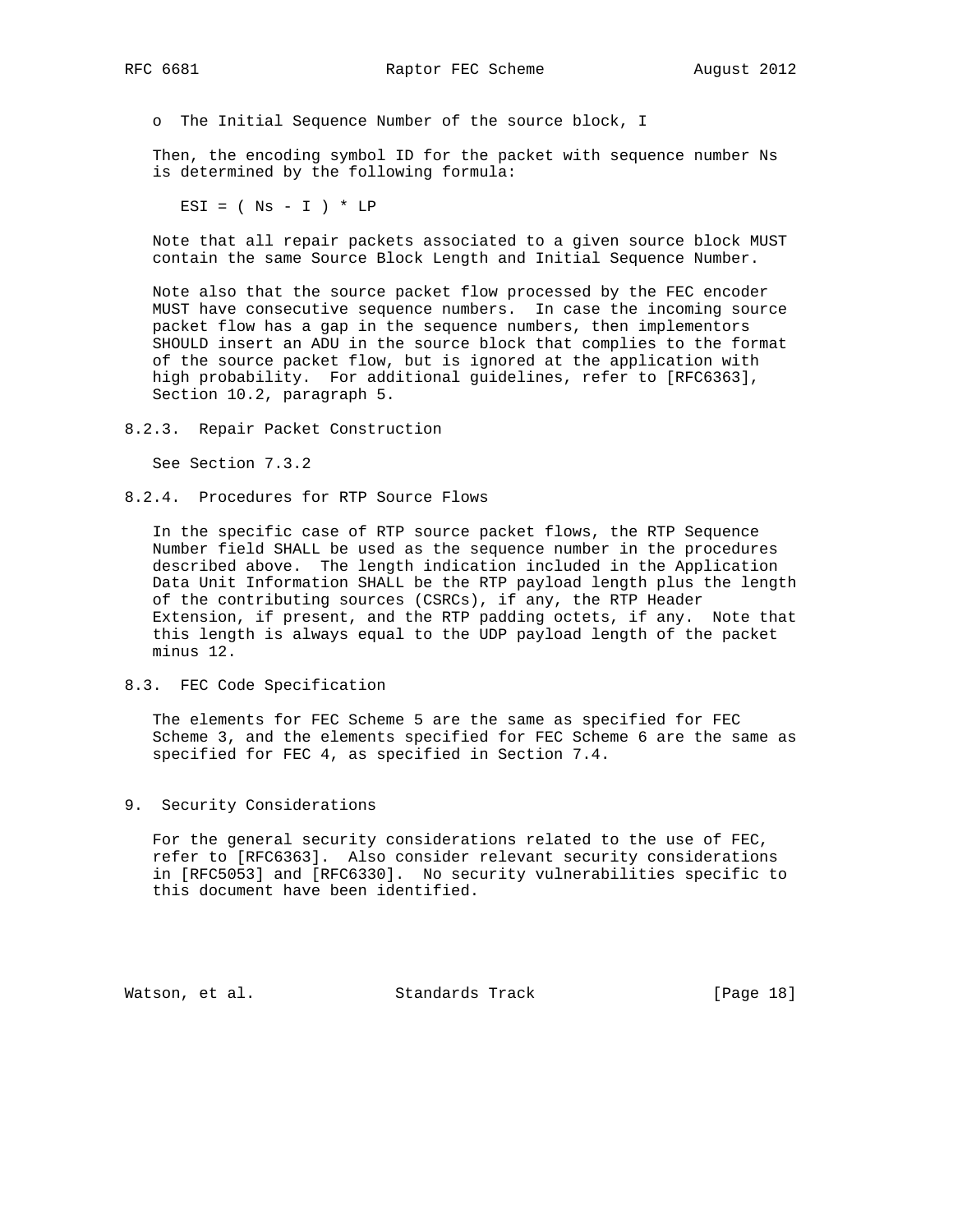10. Session Description Protocol (SDP) Signaling

 This section provides an SDP [RFC4566] example. The syntax follows the definition in [RFC6364]. Assume we have one source video stream (mid:S1) and one FEC repair stream (mid:R1). We form one FEC group with the "a=group:FEC-FR S1 R1" line. The source and repair streams are sent to the same port on different multicast groups. The repair window is set to 200 ms.

 $v=0$  o=ali 1122334455 1122334466 IN IP4 fec.example.com s=Raptor FEC Example  $t=0$  0 a=group:FEC-FR S1 R1 m=video 30000 RTP/AVP 100 c=IN IP4 233.252.0.1/127 a=rtpmap:100 MP2T/90000 a=fec-source-flow: id=0 a=mid:S1 m=application 30000 UDP/FEC c=IN IP4 233.252.0.2/127 a=fec-repair-flow: encoding-id=6; fssi=Kmax:8192,T:128,P:A a=repair-window:200ms a=mid:R1

11. Congestion Control Considerations

 For the general congestion control considerations related to the use of FEC, refer to [RFC6363].

- 12. IANA Considerations
- 12.1. Registration of FEC Scheme IDs

 The value of FEC Scheme IDs is subject to IANA registration. For general guidelines on IANA considerations as they apply to this document, refer to [RFC6363].

 This document registers six values in the "FEC Framework (FECFRAME) FEC Encoding IDs" registry (http://www.iana.org/assignments/ rmt-fec-parameters/) as provided in Table 1. Each value refers to a Fully-Specified FEC scheme.

Watson, et al. Standards Track [Page 19]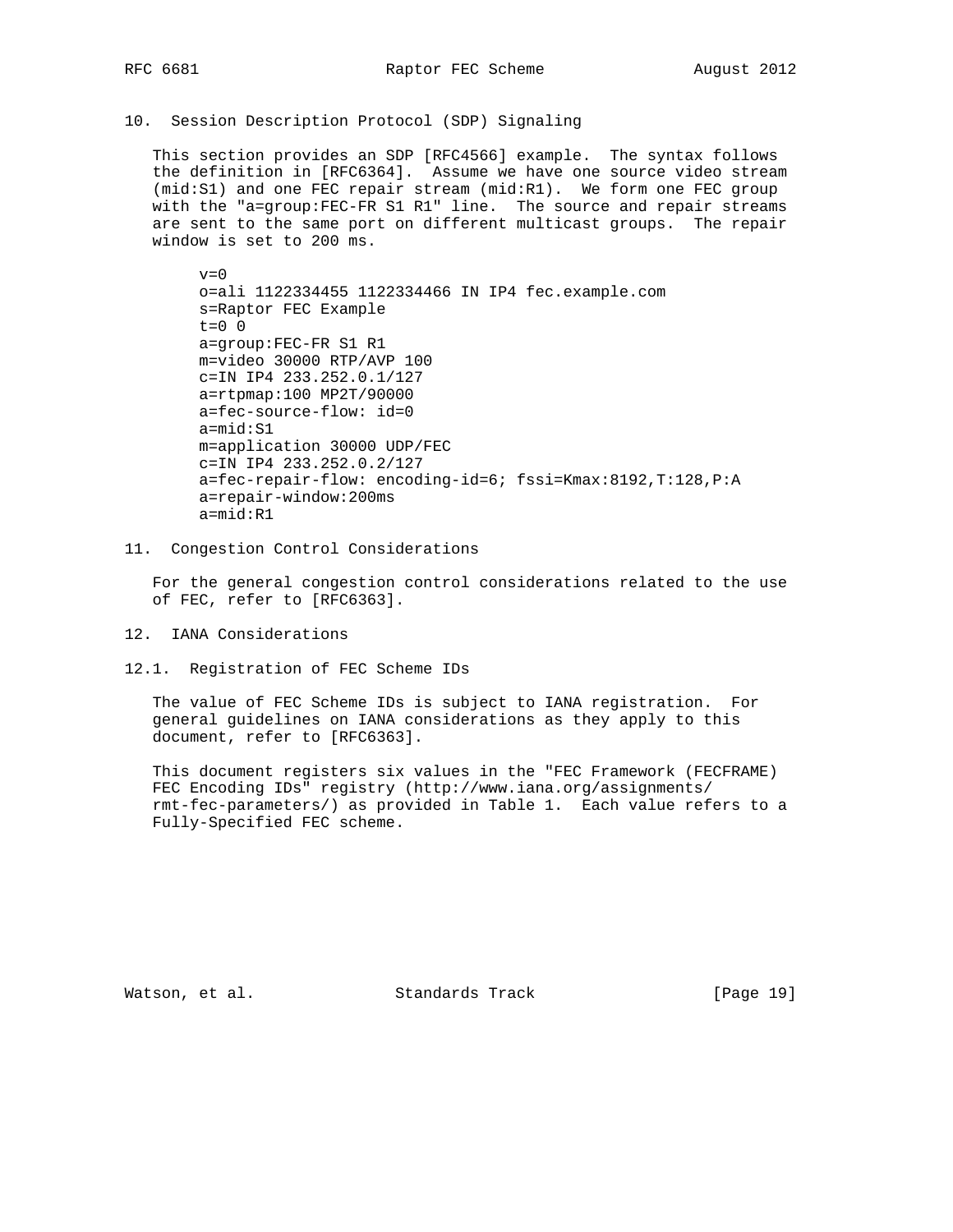| FEC.<br>Encoding<br>ID | FEC Scheme<br>Description                                                   | Reference                                              |
|------------------------|-----------------------------------------------------------------------------|--------------------------------------------------------|
| 1                      | Raptor FEC Scheme<br>for Arbitrary<br>Packet Flows                          | Section 6 in this document using<br>[RFC5053]          |
| 2                      | RaptorQ FEC Scheme<br>for Arbitrary<br>Packet Flows                         | Section 6 in this document using<br>[RFC6330].         |
| 3                      | Raptor FEC Scheme<br>Optimized for<br>Arbitrary Packet<br>$F1$ $\alpha$ ws  | Section 7 in this document using<br>Raptor [RFC5053].  |
| 4                      | RaptorQ FEC Scheme<br>Optimized for<br>Arbitrary Packet<br>$F1$ $\alpha$ ws | Section 7 in this document<br>using RaptorQ [RFC6330]. |
| 5                      | Raptor FEC Scheme<br>for a Single<br>Sequence Flow                          | Section 8 in this document using<br>Raptor [RFC5053].  |
| 6                      | RaptorQ FEC Scheme<br>for a Single<br>Sequence Flow                         | Section 8 in this document using<br>RaptorQ [RFC6330]. |
|                        |                                                                             |                                                        |

## Table 1: FEC Framework (FECFRAME) FEC Encoding IDs

# 13. Acknowledgements

 Thanks are due to Ali C. Begen and David Harrington for thorough review of earlier draft versions of this document.

Watson, et al. Standards Track [Page 20]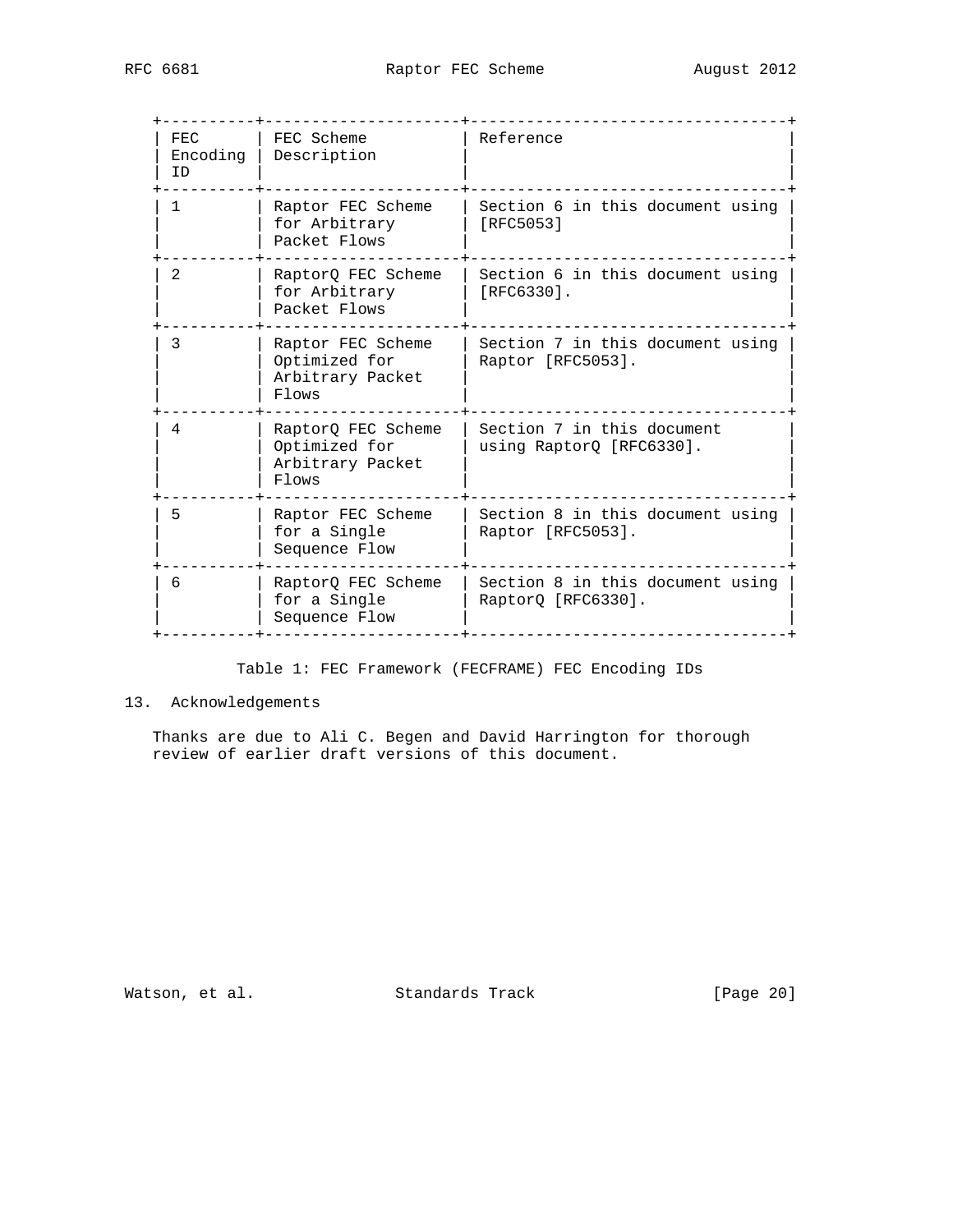# 14. References

- 14.1. Normative References
	- [RFC6363] Watson, M., Begen, A., and V. Roca, "Forward Error Correction (FEC) Framework", RFC 6363, October 2011.
	- [RFC5053] Luby, M., Shokrollahi, A., Watson, M., and T. Stockhammer, "Raptor Forward Error Correction Scheme for Object Delivery", RFC 5053, October 2007.
	- [RFC2119] Bradner, S., "Key words for use in RFCs to Indicate Requirement Levels", BCP 14, RFC 2119, March 1997.
	- [RFC6330] Luby, M., Shokrollahi, A., Watson, M., Stockhammer, T., and L. Minder, "RaptorQ Forward Error Correction Scheme for Object Delivery", RFC 6330, August 2011.

14.2. Informative References

- [RFC5052] Watson, M., Luby, M., and L. Vicisano, "Forward Error Correction (FEC) Building Block", RFC 5052, August 2007.
- [RFC4566] Handley, M., Jacobson, V., and C. Perkins, "SDP: Session Description Protocol", RFC 4566, July 2006.
- [RFC6364] Begen, A., "Session Description Protocol Elements for the Forward Error Correction (FEC) Framework", RFC 6364, October 2011.
- [DVBTS] ETSI, "Digital Video Broadcasting (DVB); Transport of MPEG-2 Based DVB Services over IP Based Networks", ETSI TS 102 034, March 2009.
- [MBMSTS] 3GPP, "Multimedia Broadcast/Multicast Service (MBMS); Protocols and codecs", 3GPP TS 26.346, April 2005.

Watson, et al. Standards Track [Page 21]